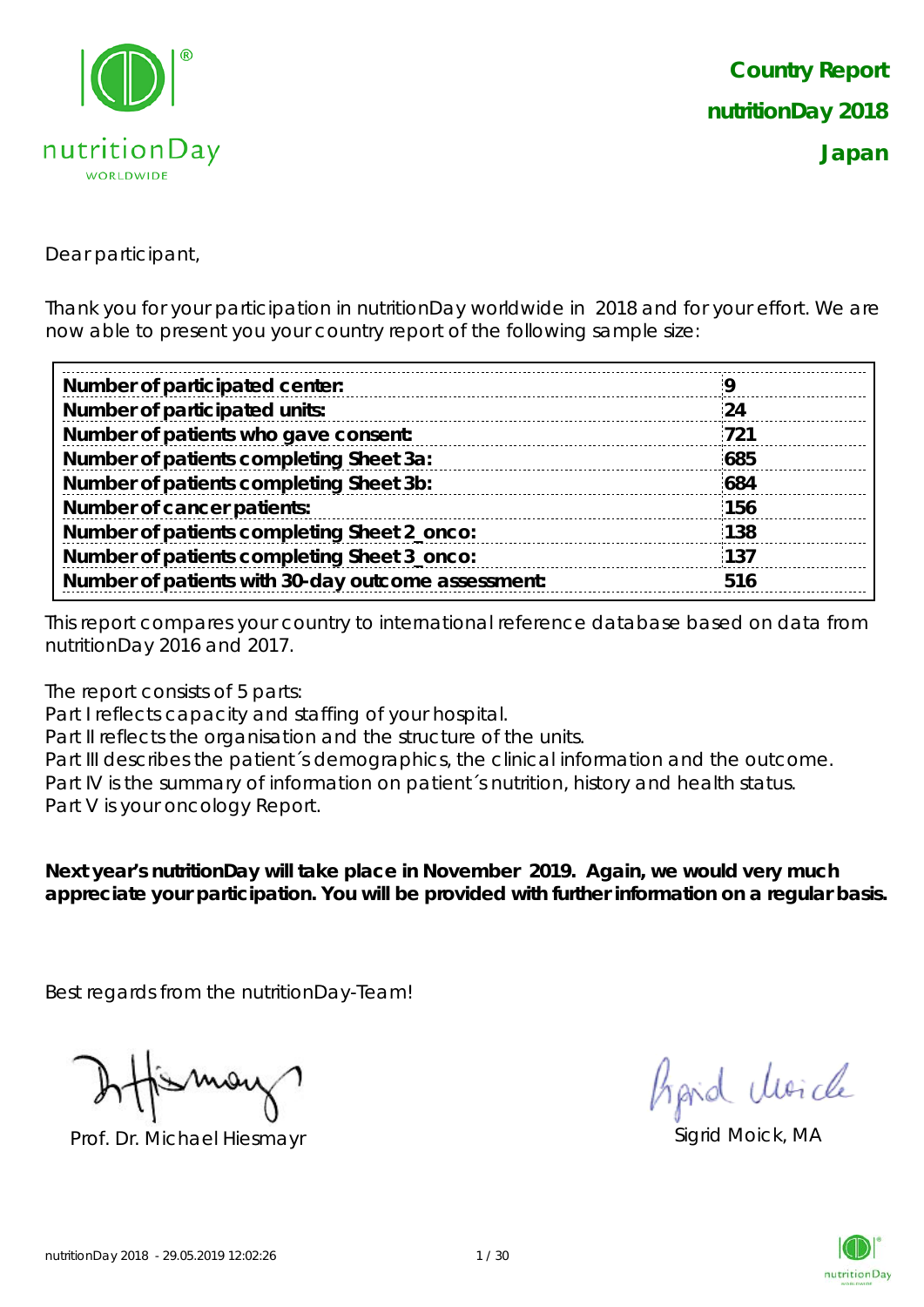# *I. Hospital capacity and staffing ("Hospital sheet")*

|                                                                                    | <b>YOUR RESULTS</b>          | <b>REFERENCE RESULTS</b>           |
|------------------------------------------------------------------------------------|------------------------------|------------------------------------|
| 1. Total number of beds in hospital                                                | 451 [423-614]                | 317 [188-615]                      |
| 2. Total number of admissions in the hospital last year 9308 [114471-143734]       |                              | 17520 [8982-34767]                 |
| 3. Total number of staff in the hospital                                           |                              |                                    |
| <b>Total medical doctors</b>                                                       | 90 [68-174]                  | 170 [78-396]                       |
| <b>Medical specialists</b>                                                         | 140 [103-177]                | 117 [54-244]                       |
| Medical non-specialists                                                            | 26 [21-49]                   | 35 [11-82]                         |
| <b>Nurses</b>                                                                      | 407 [357-547]                | 418 [195-800]                      |
| <b>Dieticians</b>                                                                  | $11$ [5-13]                  | $5[2-9]$                           |
| <b>Nutritionists</b>                                                               | $0[0-2]$                     | $1[0-4]$                           |
| Pharmacists                                                                        | 35 [26-46]                   | 7 [4-22]                           |
| Kitchen staff                                                                      | $1[1-8]$                     | 30 [14-55]                         |
|                                                                                    |                              |                                    |
| <b>Full time equivalent</b>                                                        |                              |                                    |
| <b>Total medical doctors</b>                                                       | $\overline{\phantom{a}}$     | 139 [60-368]                       |
| <b>Medical specialists</b>                                                         |                              | 98 [48-245]                        |
| Medical non-specialists                                                            |                              | 34 [11-87]                         |
| <b>Nurses</b>                                                                      |                              | 350 [187-778]                      |
| <b>Dieticians</b>                                                                  | $\qquad \qquad \blacksquare$ | $4[2-8]$                           |
| <b>Nutritionists</b>                                                               |                              | $1[0-3]$                           |
| Pharmacists                                                                        |                              | $6[3-18]$                          |
| Kitchen staff                                                                      |                              | 27 [14-50]                         |
| 4. Does the hospital have a nutrition care strategy?                               | 3 (60.0%) Yes                | 351 (78.7%) Yes                    |
| 5. Which nutrition-related standards or routine activities exist in your hospital? |                              |                                    |
| Nutrition training is available                                                    | 1 (20.0%) Yes                | 298 (66.8%) Yes                    |
| Nutrition steering committee is available                                          | 5 (100%) Yes                 | 280 (62.8%) Yes                    |
| Quality indicators are recorded and reported to national                           |                              | 193 (43.3%) Yes                    |
| or regional level<br>Quality indicators are used for internal benchmarking         | 2 (40.0%) Yes                |                                    |
| Patient feedback about food and food service is collected                          |                              | 235 (52.7%) Yes<br>337 (75.6%) Yes |
| using a questionnaire                                                              | 5 (100%) Yes                 |                                    |
| None                                                                               |                              | 19 (4.3%) Yes                      |
| No answer given                                                                    |                              |                                    |

## **6. Which codes are available /routinely used in your hospital for billing and reimbursement purposes?**

| <b>Codes available</b>     |               |                 |
|----------------------------|---------------|-----------------|
| <b>Nutrition Support</b>   | 5 (100%) Yes  | 216 (48.4%) Yes |
| Oral nutrition supplements | 1 (20.0%) Yes | 165 (37.0%) Yes |

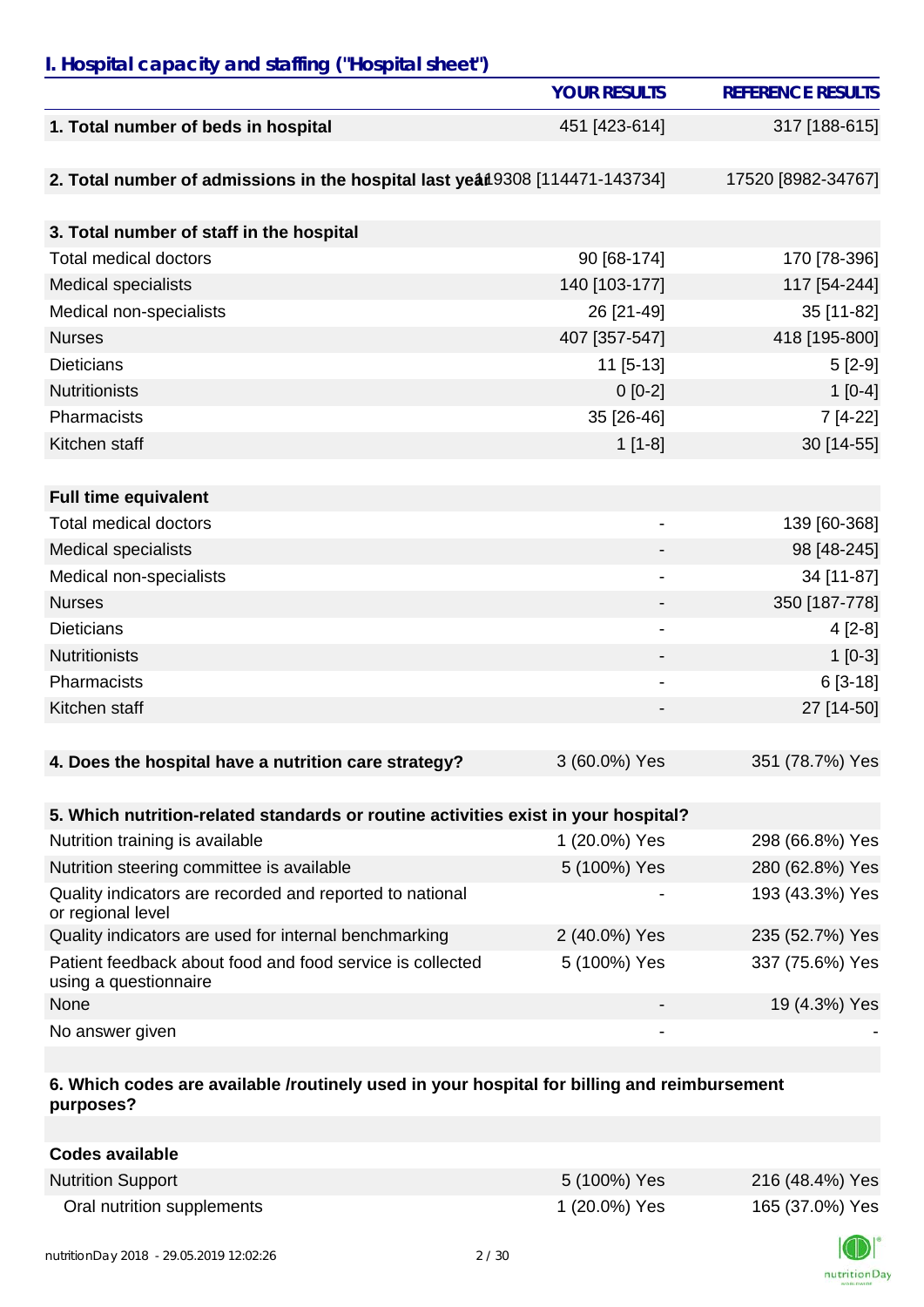| Parenteral nutrition                                      | 3 (60.0%) Yes            | 255 (57.2%) Yes |
|-----------------------------------------------------------|--------------------------|-----------------|
| <b>Enteral nutrition</b>                                  | 2 (40.0%) Yes            | 224 (50.2%) Yes |
| Dietary counseling                                        | 2 (40.0%) Yes            | 166 (37.2%) Yes |
| Specific dietary interventions                            | 1 (20.0%) Yes            | 119 (26.7%) Yes |
| Screening for malnutrition                                | 1 (20.0%) Yes            | 119 (26.7%) Yes |
| <b>Risk of malnutrition</b>                               | 1 (20.0%) Yes            | 103 (23.1%) Yes |
| Malnutrition (in general)                                 | 1 (20.0%) Yes            | 203 (45.5%) Yes |
| Severity of malnutrition (i.e. mild, moderate, severe)    | 1 (20.0%) Yes            | 195 (43.7%) Yes |
| No information available from billing/finance/controlling |                          | 75 (16.8%) Yes  |
| No answer given                                           | $\overline{\phantom{a}}$ | 18 (4.0%)       |
|                                                           |                          |                 |
| <b>Codes routinely used</b>                               |                          |                 |
| <b>Nutrition Support</b>                                  | 5 (100%) Yes             | 188 (42.2%) Yes |
| Oral nutrition supplements                                | 1 (20.0%) Yes            | 143 (32.1%) Yes |
| Parenteral nutrition                                      | 3 (60.0%) Yes            | 233 (52.2%) Yes |
| <b>Enteral nutrition</b>                                  | 2 (40.0%) Yes            | 205 (46.0%) Yes |
| Dietary counseling                                        | 2 (40.0%) Yes            | 140 (31.4%) Yes |
| Specific dietary interventions                            | 1 (20.0%) Yes            | 105 (23.5%) Yes |
| Screening for malnutrition                                | 1 (20.0%) Yes            | 95 (21.3%) Yes  |
| <b>Risk of malnutrition</b>                               | 1 (20.0%) Yes            | 80 (17.9%) Yes  |
| Malnutrition (in general)                                 | 1 (20.0%) Yes            | 176 (39.5%) Yes |
| Severity of malnutrition (i.e. mild, moderate, severe)    | 1 (20.0%) Yes            | 169 (37.9%) Yes |
| No information available from billing/finance/controlling |                          | 81 (18.2%) Yes  |
| No answer given                                           |                          | 29 (6.5%)       |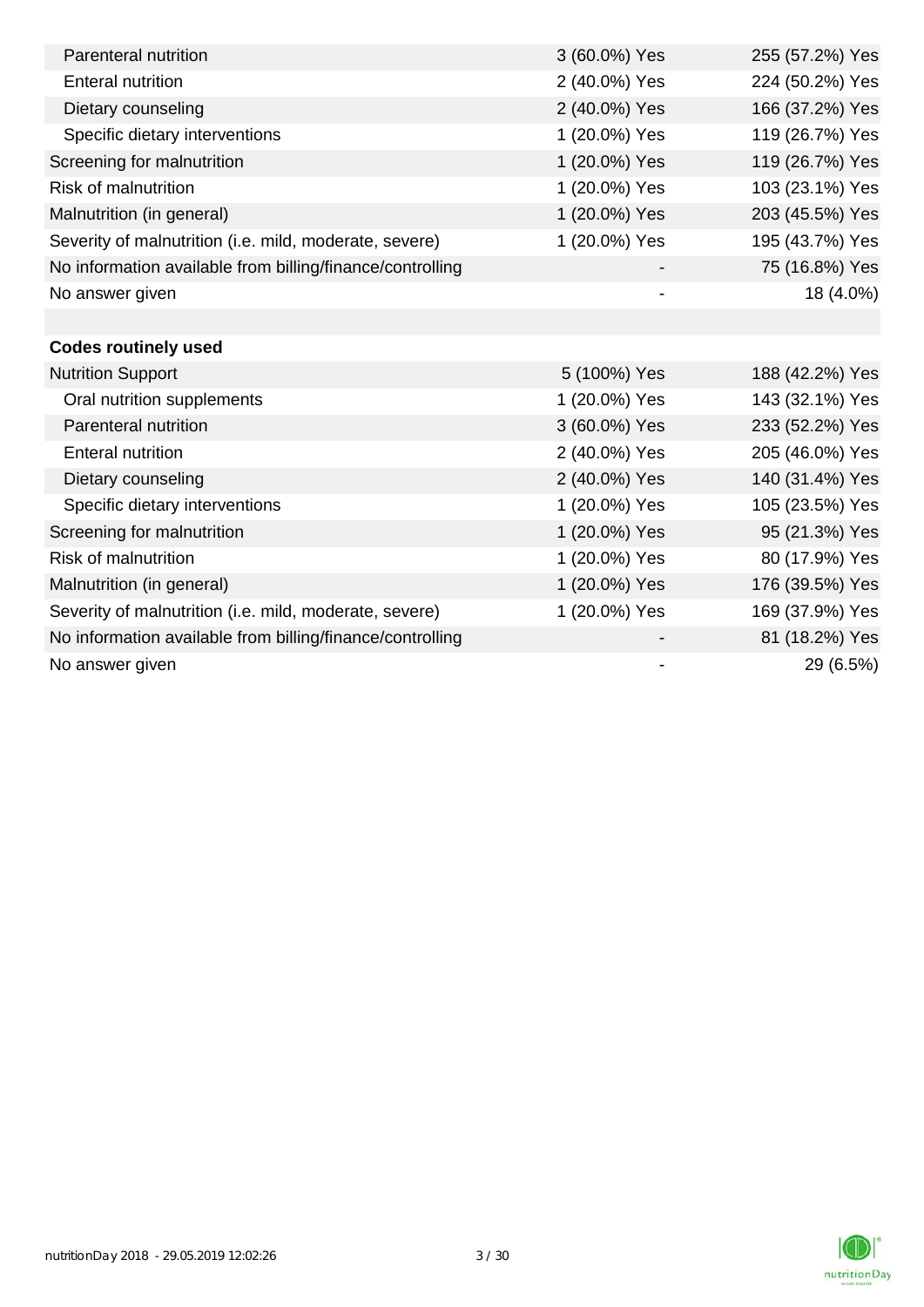# *II. Unit organisation and structures ("Sheet 1a/1b")*

|                                                                       | <b>YOUR RESULTS</b>          | <b>REFERENCE RESULTS</b> |
|-----------------------------------------------------------------------|------------------------------|--------------------------|
|                                                                       |                              |                          |
| Internal Medicine / General                                           | 5(20.8%)                     | 19.3%                    |
| Internal Medicine / Cardiology                                        | $1(4.2\%)$                   | 4.5%                     |
| Internal Medicine / Gastroenterology & hepatology                     | 3(12.5%)                     | 6.3%                     |
| Internal Medicine / Geriatrics                                        |                              | 7.9%                     |
| Internal Medicine / Infectious diseases                               |                              | 0.5%                     |
| Internal Medicine / Nephrology                                        |                              | 1.3%                     |
| Internal Medicine / Oncology (incl. radiotherapy)                     |                              | 7.2%                     |
| Interdisciplinary                                                     |                              | 3.3%                     |
| Long term care                                                        |                              | 2.0%                     |
| Neurology                                                             |                              | 3.6%                     |
| Surgery / General                                                     | 3(12.5%)                     | 13.5%                    |
| Surgery/ Cardiac/Vascular/Thoracic                                    |                              | 2.1%                     |
| Surgery / Neurosurgery                                                |                              | 1.0%                     |
| Surgery / Orthopedic                                                  | 2(8.3%)                      | 4.2%                     |
| Trauma                                                                |                              | 1.4%                     |
| Ear Nose Throat (ENT)                                                 |                              | 1.8%                     |
| Gynecology / Obstetrics                                               | $\qquad \qquad \blacksquare$ | 1.6%                     |
| Pediatrics                                                            |                              | 1.3%                     |
| Psychiatry                                                            |                              | 0.9%                     |
| <b>Others</b>                                                         | 10 (41.7%)                   | 16.1%                    |
|                                                                       |                              |                          |
| 2. Number of registered inpatients at noon                            | 29 [20-45]                   | 24 [18-31]               |
|                                                                       |                              |                          |
| 3. Total bed capacity of the unit                                     | 45 [25-48]                   | 30 [24-38]               |
|                                                                       |                              |                          |
| 4. Number of each type of staff in the unit for TODAY's morning shift |                              |                          |
|                                                                       |                              |                          |
| <b>Fully trained</b>                                                  |                              |                          |
| <b>Medical doctors</b>                                                | 10 [6-20]                    | $3[2-7]$                 |
| <b>Nurses</b>                                                         | 13 [11-20]                   | $5[3-8]$                 |
| Nursing aides                                                         | $3[2-3]$                     | $2[1-3]$                 |
| <b>Dieticians</b>                                                     | $1[1-1]$                     | $1[0-1]$                 |
| <b>Nutritionists</b>                                                  | $0[0-0]$                     | $0 [0-1]$                |
| Administrative staff                                                  | $1[1-1]$                     | $1[0-1]$                 |
| Other staff involved in patient care                                  | $1[0-1]$                     | $1[0-2]$                 |
|                                                                       |                              |                          |
| In training                                                           |                              |                          |
| <b>Medical doctors</b>                                                | $2[0-2]$                     | $1[0-3]$                 |
| <b>Medical students</b>                                               | $0[0-0]$                     | $0[0-2]$                 |
| <b>Nurses</b>                                                         | $0 [0-0]$                    | $1[0-3]$                 |

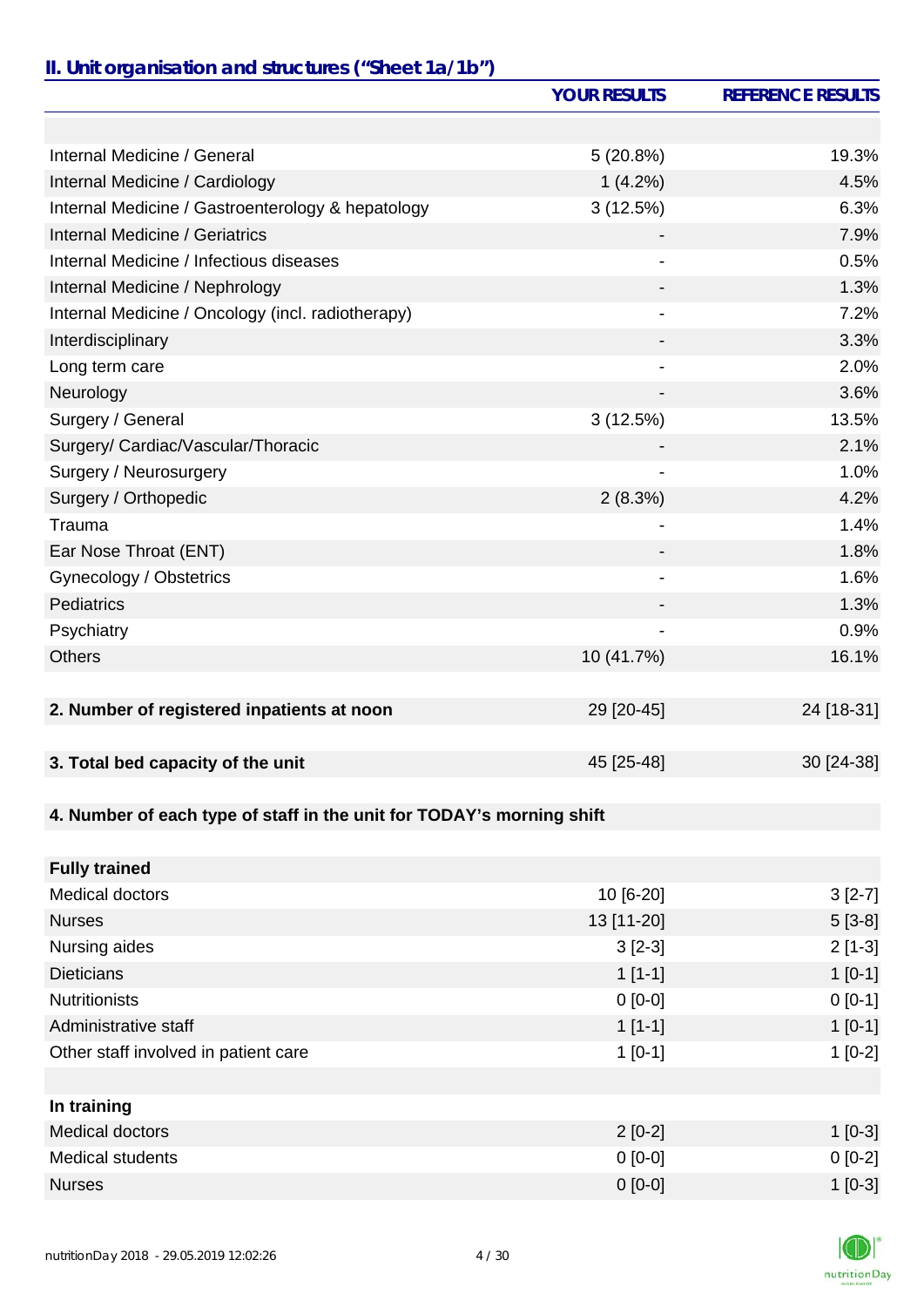| Nursing aides                                                                                       | $0[0-0]$       | $0[0-0]$        |
|-----------------------------------------------------------------------------------------------------|----------------|-----------------|
| <b>Dieticians</b>                                                                                   | $0 [0-0]$      | $0[0-0]$        |
| <b>Nutritionists</b>                                                                                | $0[0-0]$       | $0[0-0]$        |
| Other staff involved in patient care                                                                | $0 [0-0]$      | $0[0-0]$        |
|                                                                                                     |                |                 |
| 5. Is there a nutrition support team in your hospital<br>available?                                 | 14 (100%) Yes  | 705 (76.4%) Yes |
| 6. Does the unit have a nutrition care strategy?                                                    | 13 (92.9%) Yes | 678 (73.5%) Yes |
|                                                                                                     |                |                 |
| 7. Is there a person in your unit responsible for<br>nutrition care?                                | 13 (92.9%) Yes | 644 (69.8%) Yes |
| 8. Is there a dietician, nutritionist or dietetic assistant<br>available for your unit?             | 14 (100%) Yes  | 831 (90.0%) Yes |
|                                                                                                     |                |                 |
| 9. Is specific staff responsible for providing feeding<br>assistance to patients during meal times? | 14 (100%) Yes  | 575 (62.3%) Yes |
| 10. How do you MAINLY screen/monitor patients for<br>malnutrition?                                  |                |                 |
| At admission                                                                                        |                |                 |
| No routine screening                                                                                | 2 (8.3%) Yes   | 85 (8.8%) Yes   |
| No fixed criteria                                                                                   |                | 14 (1.4%) Yes   |
| Experience / visual assessment only                                                                 |                | 77 (7.9%) Yes   |
| Weighing / BMI only                                                                                 |                | 141 (14.5%) Yes |
| Nutritional Risk Screening (NRS) 2002                                                               | -              | 309 (31.9%) Yes |
| Malnutrition Universal Screening Tool (MUST)                                                        |                | 59 (6.1%) Yes   |
| Malnutrition Screening tool (MST)                                                                   |                | 70 (7.2%) Yes   |
| <b>SNAQ</b>                                                                                         |                | 11 (1.1%) Yes   |
| Other formal tool                                                                                   | 12 (50.0%) Yes | 148 (15.3%) Yes |
| I do not know                                                                                       |                | 9 (0.93%) Yes   |
| Missing                                                                                             | 10 (41.7%)     | 47 (4.8%)       |
|                                                                                                     |                |                 |
| <b>During hospital stay</b>                                                                         |                |                 |
| No routine monitoring                                                                               |                | 88 (9.1%) Yes   |
| No fixed criteria                                                                                   | 2 (8.3%) Yes   | 77 (7.9%) Yes   |
| Experience / visual assessment only                                                                 |                | 174 (17.9%) Yes |
| Weighing / BMI only                                                                                 |                | 313 (32.3%) Yes |
| Other formal tool                                                                                   | 12 (50.0%) Yes | 251 (25.9%) Yes |
| I do not know                                                                                       |                | 20 (2.1%) Yes   |
| Missing                                                                                             | 10 (41.7%)     | 47 (4.8%)       |
|                                                                                                     |                |                 |
| 11a. Do you routinely use guidelines or standards for<br>nutrition care?                            | 11 (78.6%) Yes | 724 (80.0%) Yes |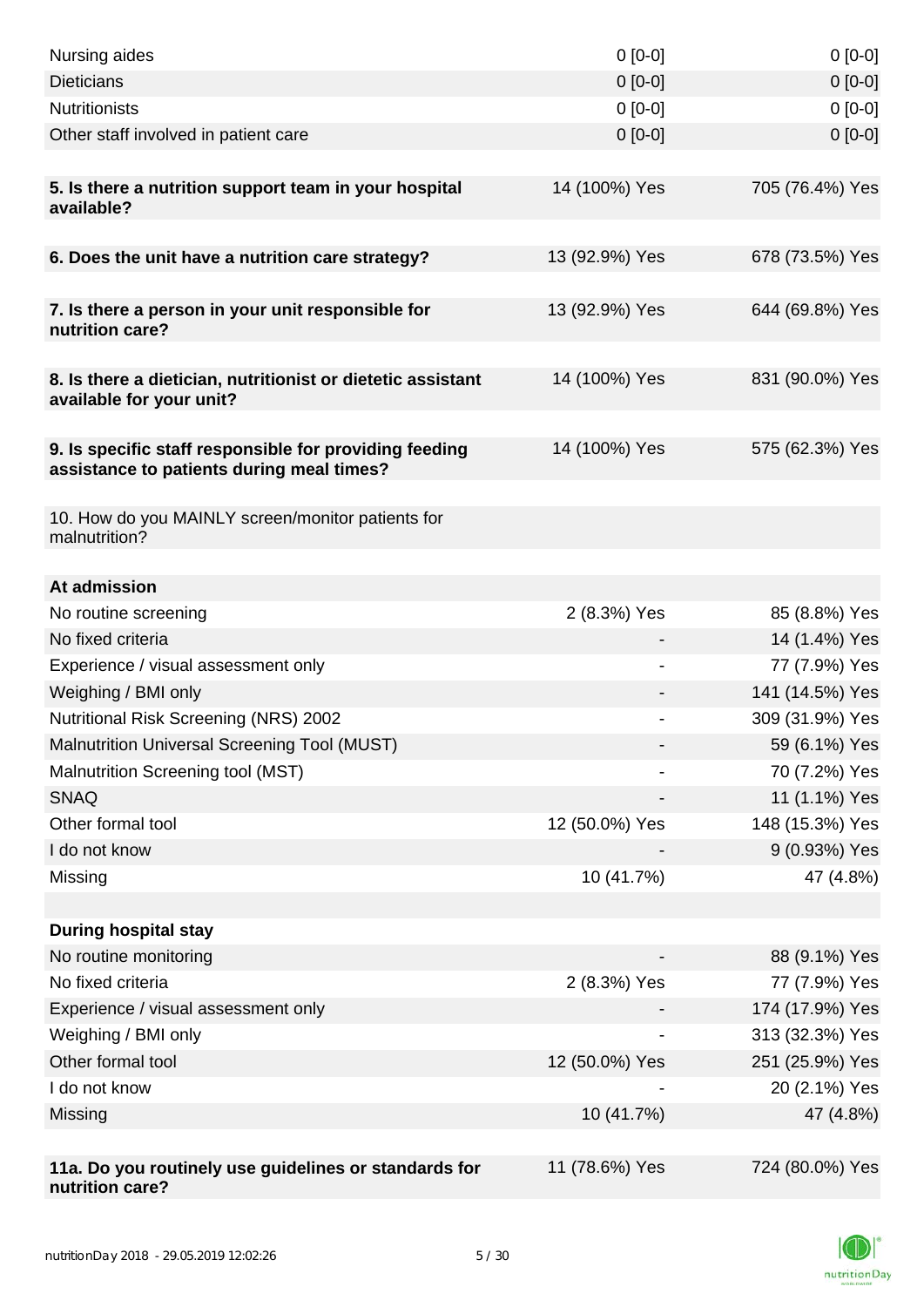| 186 (25.7%) Yes                                                 |
|-----------------------------------------------------------------|
| 105 (14.5%) Yes                                                 |
| 249 (34.4%) Yes                                                 |
| 51 (7.0%) Yes                                                   |
| 116 (16.0%) Yes                                                 |
| 7 (0.97%) Yes                                                   |
| $10(1.4\%)$                                                     |
| 4 (36.4%) Yes<br>4 (36.4%) Yes<br>2 (18.2%) Yes<br>1 (9.1%) Yes |

# **12. What is routinely done in your unit for given patient groups?**

| At risk                                                    |                |                 |
|------------------------------------------------------------|----------------|-----------------|
| Watchful waiting                                           | 8 (33.3%) Yes  | 281 (29.0%) Yes |
| Discuss nutrition care activities during ward rounds       | 9 (37.5%) Yes  | 430 (44.3%) Yes |
| Develop an individual nutrition care plan                  | 5 (20.8%) Yes  | 509 (52.5%) Yes |
| Initiate treatment / nutrition intervention                | 9 (37.5%) Yes  | 582 (60.0%) Yes |
| Consult a nutrition expert (dietician, nutritionist, etc.) | 9 (37.5%) Yes  | 592 (61.0%) Yes |
| Consult a medical professional                             | 7 (29.2%) Yes  | 383 (39.5%) Yes |
| Calculate energy requirements                              | 7 (29.2%) Yes  | 479 (49.4%) Yes |
| Calculate protein requirements                             | 7 (29.2%) Yes  | 466 (48.0%) Yes |
|                                                            |                |                 |
| <b>Malnourished</b>                                        |                |                 |
| Watchful waiting                                           | 5 (20.8%) Yes  | 196 (20.2%) Yes |
| Discuss nutrition care activities during ward rounds       | 14 (58.3%) Yes | 462 (47.6%) Yes |
| Develop an individual nutrition care plan                  | 10 (41.7%) Yes | 541 (55.8%) Yes |
| Initiate treatment / nutrition intervention                | 9 (37.5%) Yes  | 624 (64.3%) Yes |
| Consult a nutrition expert (dietician, nutritionist, etc.) | 9 (37.5%) Yes  | 581 (59.9%) Yes |
| Consult a medical professional                             | 12 (50.0%) Yes | 411 (42.4%) Yes |
| Calculate energy requirements                              | 8 (33.3%) Yes  | 537 (55.4%) Yes |
| Calculate protein requirements                             | 8 (33.3%) Yes  | 522 (53.8%) Yes |
|                                                            |                |                 |
| <b>Every patient</b>                                       |                |                 |
| Watchful waiting                                           | 6 (25.0%) Yes  | 483 (49.8%) Yes |
| Discuss nutrition care activities during ward rounds       |                | 258 (26.6%) Yes |
| Develop an individual nutrition care plan                  | 3 (12.5%) Yes  | 184 (19.0%) Yes |
| Initiate treatment / nutrition intervention                | 2 (8.3%) Yes   | 135 (13.9%) Yes |
| Consult a nutrition expert (dietician, nutritionist, etc.) | 3 (12.5%) Yes  | 185 (19.1%) Yes |
| Consult a medical professional                             |                | 209 (21.5%) Yes |
| Calculate energy requirements                              | 6 (25.0%) Yes  | 123 (12.7%) Yes |
| Calculate protein requirements                             | 5 (20.8%) Yes  | 113 (11.6%) Yes |
|                                                            |                |                 |
| <b>Never</b>                                               |                |                 |
| Watchful waiting                                           |                | 76 (7.8%) Yes   |
| Discuss nutrition care activities during ward rounds       |                | 62 (6.4%) Yes   |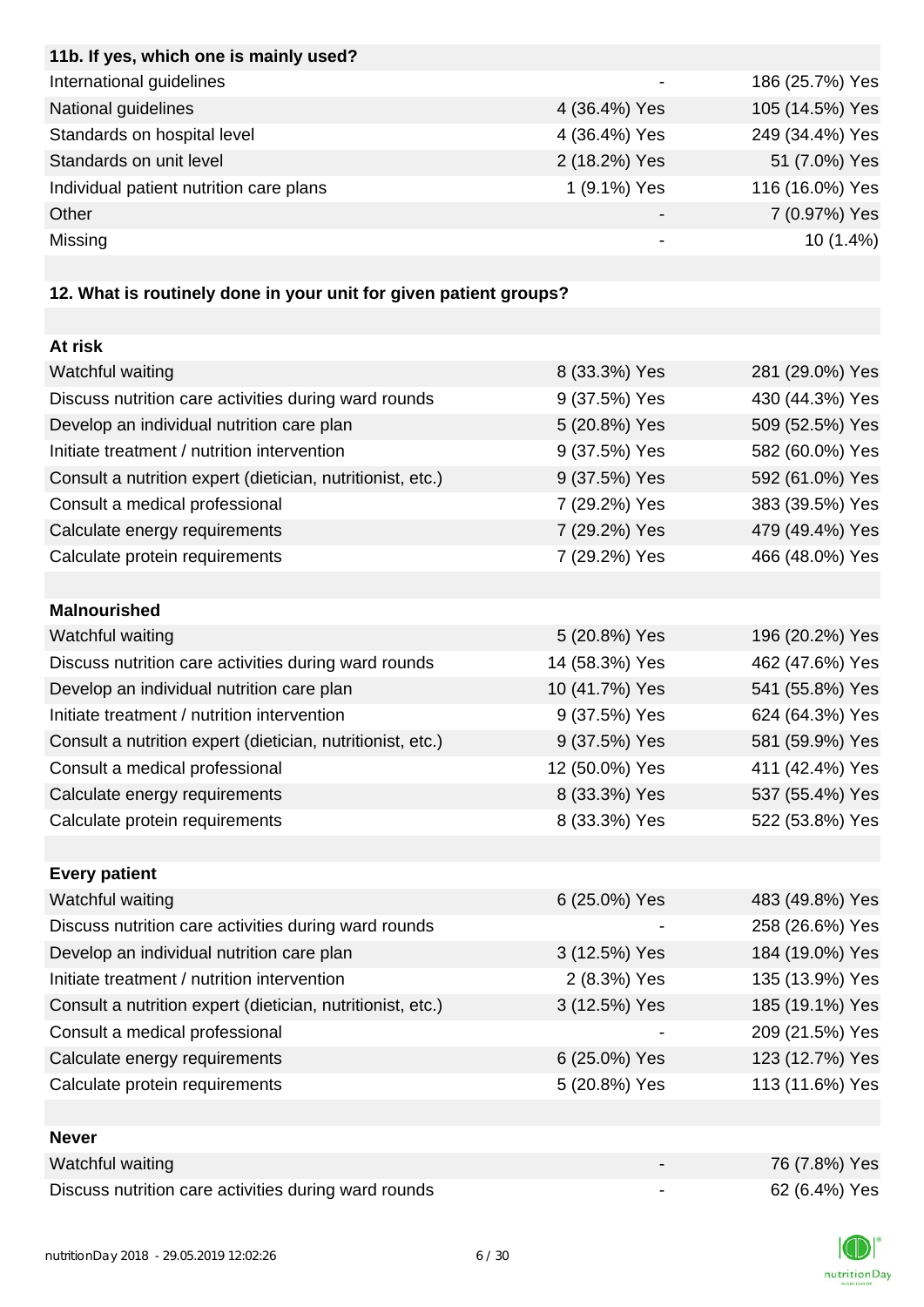| Develop an individual nutrition care plan                          | 1 (4.2%) Yes             | 50 (5.2%) Yes   |
|--------------------------------------------------------------------|--------------------------|-----------------|
| Initiate treatment / nutrition intervention                        |                          | 13 (1.3%) Yes   |
| Consult a nutrition expert (dietician, nutritionist, etc.)         |                          | 16 (1.6%) Yes   |
| Consult a medical professional                                     | $\overline{\phantom{a}}$ | 106 (10.9%) Yes |
| Calculate energy requirements                                      |                          | 103 (10.6%) Yes |
| Calculate protein requirements                                     |                          | 124 (12.8%) Yes |
|                                                                    |                          |                 |
| I do not know                                                      |                          |                 |
| Watchful waiting                                                   |                          | 51 (5.3%) Yes   |
| Discuss nutrition care activities during ward rounds               | $\overline{\phantom{a}}$ | 40 (4.1%) Yes   |
| Develop an individual nutrition care plan                          |                          | 22 (2.3%) Yes   |
| Initiate treatment / nutrition intervention                        |                          | 22 (2.3%) Yes   |
| Consult a nutrition expert (dietician, nutritionist, etc.)         |                          | 18 (1.9%) Yes   |
| Consult a medical professional                                     |                          | 51 (5.3%) Yes   |
| Calculate energy requirements                                      |                          | 40 (4.1%) Yes   |
| Calculate protein requirements                                     | $\overline{\phantom{a}}$ | 42 (4.3%) Yes   |
|                                                                    |                          |                 |
| 13. When do you routinely weigh your patients?                     |                          |                 |
| at admission                                                       | 13 (54.2%) Yes           | 625 (64.4%) Yes |
| Within 24 hours                                                    | 1 (4.2%) Yes             | 142 (14.6%) Yes |
| Within 48 hours                                                    |                          | 54 (5.6%) Yes   |
| Within 72 hours                                                    | $\overline{\phantom{a}}$ | 27 (2.8%) Yes   |
| Every week                                                         | 8 (33.3%) Yes            | 393 (40.5%) Yes |
| Occasionally                                                       | 3 (12.5%) Yes            | 109 (11.2%) Yes |
| When requested                                                     | 8 (33.3%) Yes            | 483 (49.8%) Yes |
| At discharge                                                       | 1 (4.2%) Yes             | 52 (5.4%) Yes   |
| Never                                                              |                          | 13 (1.3%) Yes   |
| I do not know                                                      |                          | 4 (0.41%) Yes   |
| No answer given                                                    | 10 (41.7%)               | 50 (5.2%)       |
|                                                                    |                          |                 |
| 14. What do you do to support adequate food intake of patients?    |                          |                 |
| Offer additional meals or in between snacks                        | 14 (58.3%) Yes           | 730 (75.3%) Yes |
| Offer meal choices                                                 | 12 (50.0%) Yes           | 711 (73.3%) Yes |
| Offer different portion sizes                                      | 12 (50.0%) Yes           | 635 (65.5%) Yes |
| Consider food presentation                                         | 5 (20.8%) Yes            | 356 (36.7%) Yes |
| Change food texture/consistency as needed                          | 13 (54.2%) Yes           | 797 (82.2%) Yes |
| Consider patient problems with eating and drinking                 | 9 (37.5%) Yes            | 793 (81.8%) Yes |
| Ensure that mealtimes are undisturbed/protected<br>mealtime policy | 6 (25.0%) Yes            | 218 (22.5%) Yes |
| Promote positive eating environment                                | 9 (37.5%) Yes            | 281 (29.0%) Yes |
| Consider cultural/religious preferences                            | 11 (45.8%) Yes           | 559 (57.6%) Yes |
| Consider patient allergies / intolerances                          | 11 (45.8%) Yes           | 650 (67.0%) Yes |
| Other                                                              | 1 (4.2%) Yes             | 74 (7.6%) Yes   |
| I do not know                                                      |                          | 19 (2.0%) Yes   |
| No answer given                                                    | 10 (41.7%)               | 48 (4.9%)       |

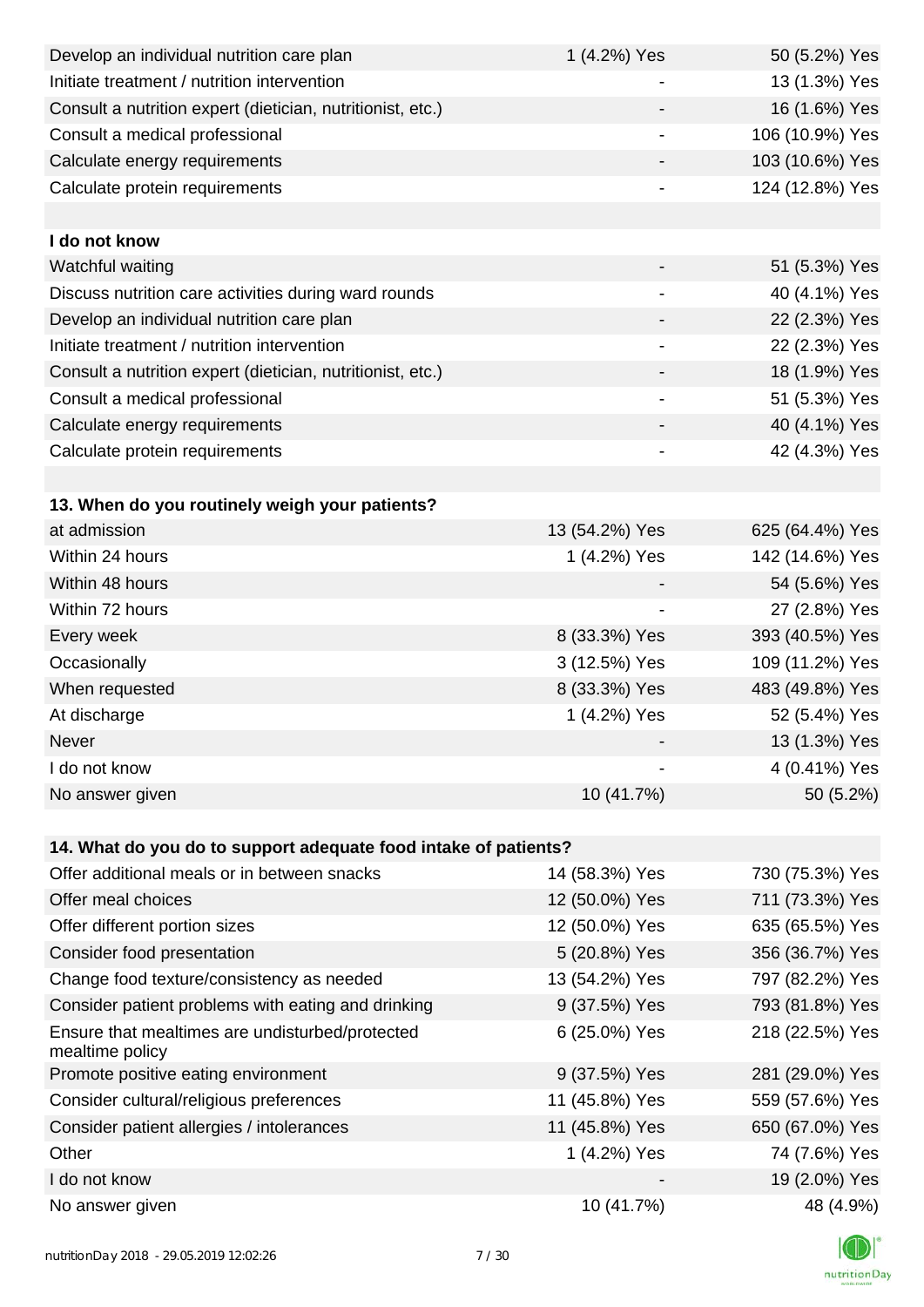| 15. Which nutrition-related standards or routine activities exist in your unit?     |                |                 |
|-------------------------------------------------------------------------------------|----------------|-----------------|
| Nutrition training is available                                                     | 7 (29.2%) Yes  | 558 (57.5%) Yes |
| Reporting of nutrition related information to hospital<br>managers                  | 4 (16.7%) Yes  | 408 (42.1%) Yes |
| Quality indicators are recorded and reported to national<br>or regional level       | 2 (8.3%) Yes   | 302 (31.1%) Yes |
| Quality indicators are used for internal benchmarking                               | 8 (33.3%) Yes  | 358 (36.9%) Yes |
| Patient feedback about food and food service is collected<br>using a questionnaire  | 11 (45.8%) Yes | 625 (64.4%) Yes |
| None                                                                                |                | 32 (3.3%) Yes   |
| I do not know                                                                       |                | 38 (3.9%) Yes   |
| No answer given                                                                     | 10 (41.7%)     | 68 (7.0%)       |
|                                                                                     |                |                 |
| 16. At admission what is asked and documented?                                      |                |                 |
| Change in weight                                                                    | 12 (50.0%) Yes | 775 (79.9%) Yes |
| Eating habits/difficulties                                                          | 13 (54.2%) Yes | 746 (76.9%) Yes |
| Nutrition before admission                                                          | 11 (45.8%) Yes | 592 (61.0%) Yes |
| None                                                                                |                | 15 (1.5%) Yes   |
| I do not know                                                                       |                | 20 (2.1%) Yes   |
| No answer given                                                                     | 10 (41.7%)     | 70 (7.2%)       |
|                                                                                     |                |                 |
| 17. On what forms is there a specific part about eating, nutrition or malnutrition? |                |                 |
|                                                                                     |                |                 |
| a. Patient Record has a section for                                                 |                |                 |
| indicating if the patient is malnourished or at risk of<br>malnutrition             | 11 (45.8%) Yes | 708 (73.0%) Yes |
| nutrition treatment                                                                 | 10 (41.7%) Yes | 582 (60.0%) Yes |
| None                                                                                |                | 54 (5.6%) Yes   |
| I do not know                                                                       | 2 (8.3%) Yes   | 26 (2.7%) Yes   |
|                                                                                     |                |                 |
| b. Discharge Letter                                                                 |                |                 |

| summarizes nutrition treatment received during stay | 11 (45.8%) Yes | 407 (42.0%) Yes |
|-----------------------------------------------------|----------------|-----------------|
| makes future nutrition-related recommendations      | 8 (33.3%) Yes  | 572 (59.0%) Yes |
| None                                                |                | 110 (11.3%) Yes |
| I do not know                                       | 3 (12.5%) Yes  | 69 (7.1%) Yes   |
|                                                     |                |                 |

#### **18. Do you provide brochures about malnutrition to at risk/malnourished patients?** 10 (71.4%) Yes 356 (44.8%) Yes

| 19. Who filled in this sheet? |                          |                 |
|-------------------------------|--------------------------|-----------------|
| Head staff                    | $\overline{\phantom{0}}$ | 281 (29.0%) Yes |
| Dietician                     | 7 (29.2%) Yes            | 517 (53.3%) Yes |
| <b>Nurse</b>                  | 9 (37.5%) Yes            | 279 (28.8%) Yes |
| Physician                     |                          | 128 (13.2%) Yes |
| Administrative staff          | $\qquad \qquad$          | 8 (0.82%) Yes   |

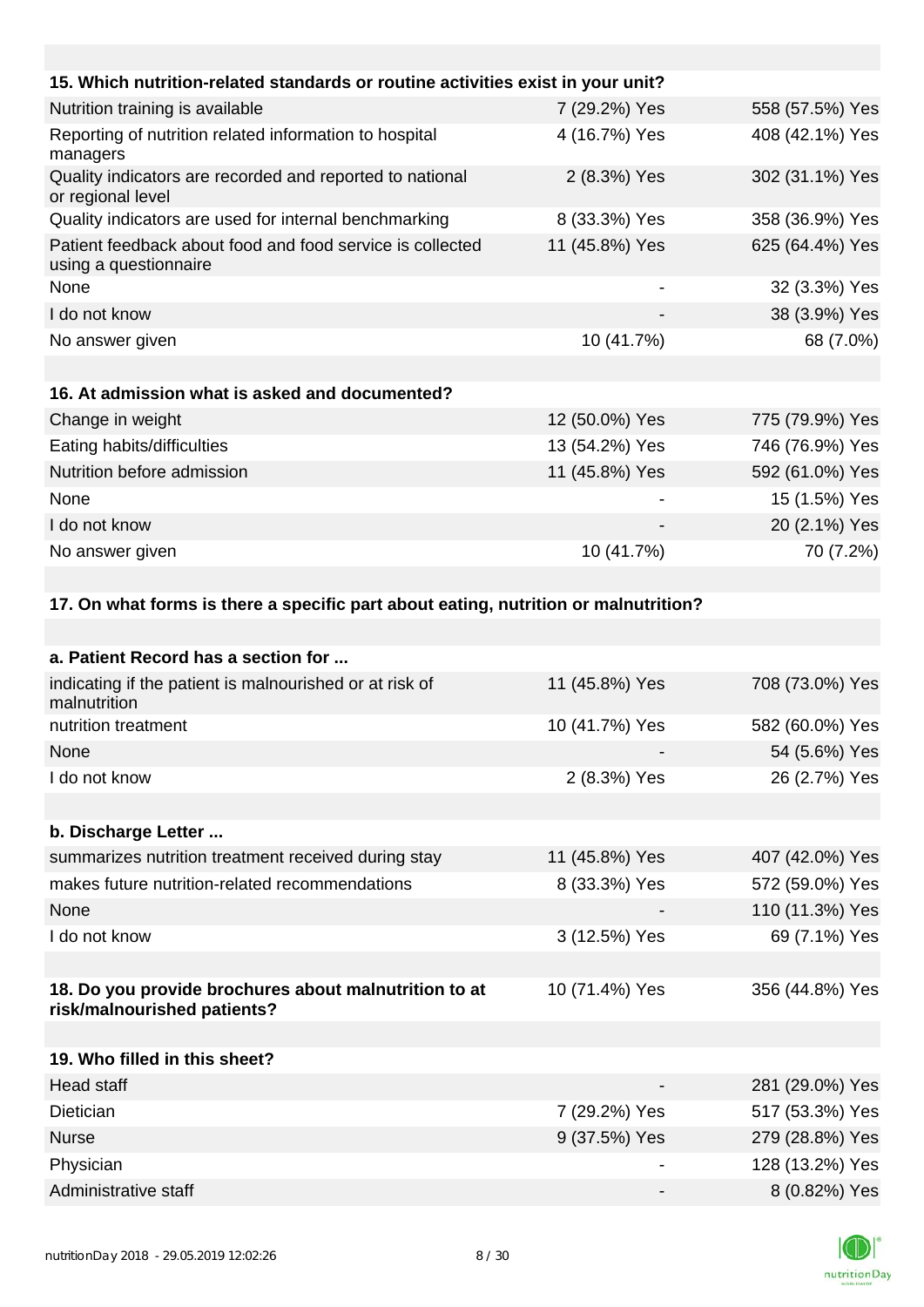| Other         | 1 (4.2%) Yes             | 39 (4.0%) Yes |
|---------------|--------------------------|---------------|
| None          | $\overline{\phantom{0}}$ |               |
| I do not know | $\overline{\phantom{0}}$ | 7 (0.72%) Yes |

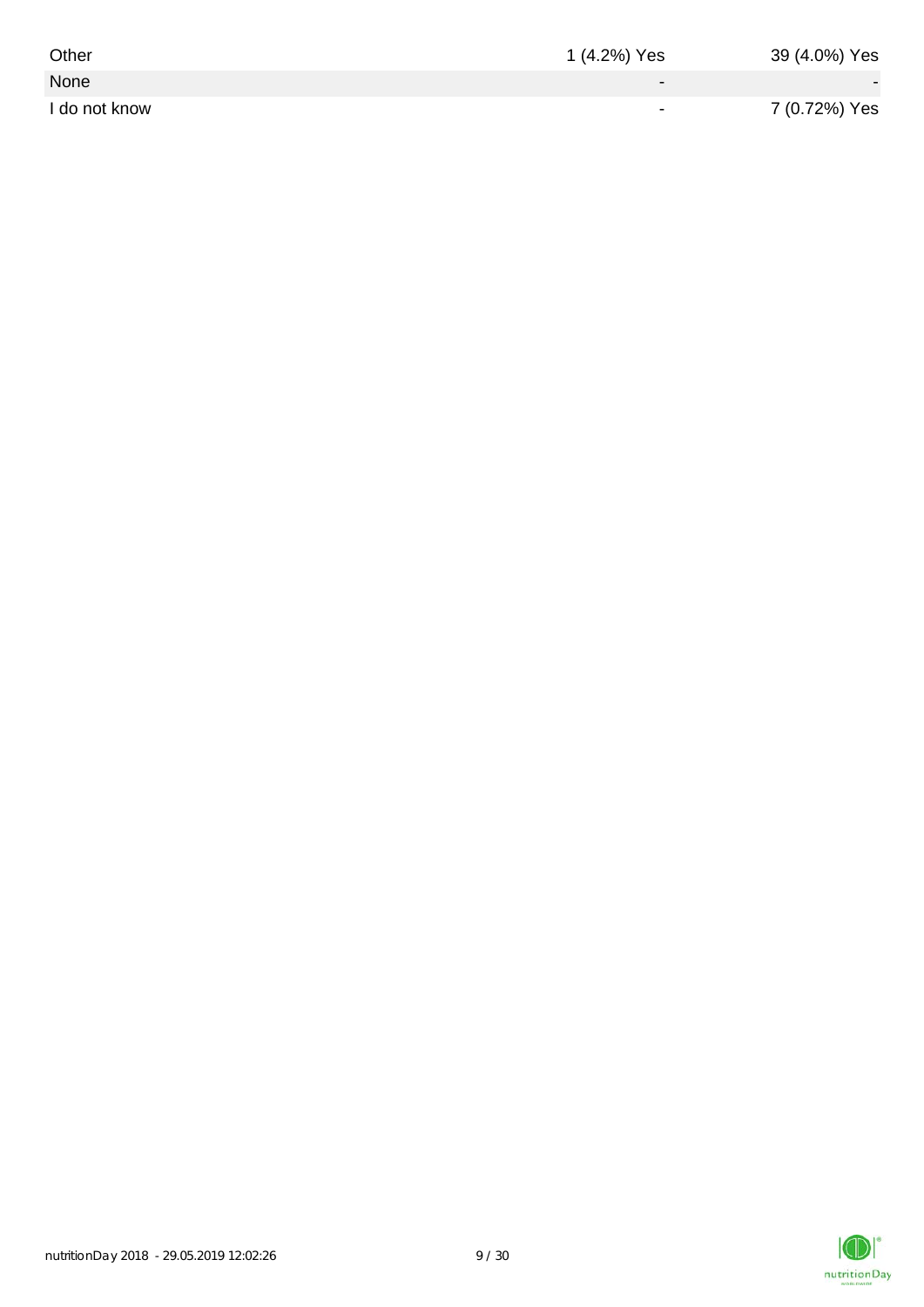|                                                                                         | <b>YOUR RESULTS</b> | <b>REFERENCE RESULTS</b> |
|-----------------------------------------------------------------------------------------|---------------------|--------------------------|
|                                                                                         |                     |                          |
| Total                                                                                   | 721                 | 17827                    |
| Age                                                                                     | 71 [59-81]          | 67 [53-78]               |
| Female                                                                                  | 326 (45.2%)         | 8951 (50.2%)             |
| Weight                                                                                  | $57.8 \pm 15.0$     | 70.1±19.2                |
| Height                                                                                  | $159 + 10$          | 165±10                   |
| <b>BMI</b>                                                                              | $22.6 + 4.8$        | $25.5 \pm 6.0$           |
|                                                                                         |                     |                          |
| 1. This hospital admission was                                                          |                     |                          |
| planned                                                                                 | 386 (53.5%)         | 6798 (38.1%)             |
| an emergency                                                                            | 318 (44.1%)         | 9562 (53.6%)             |
| I do not know                                                                           | $17(2.4\%)$         | 1467 (8.2%)              |
| No answer given                                                                         |                     |                          |
|                                                                                         |                     |                          |
| 2a. Diagnosis at admission                                                              |                     |                          |
| 0100 Infectious and parasitic diseases                                                  | 41 (5.7%)           | 1555 (8.7%)              |
| 0200 Neoplasms                                                                          | 187 (25.9%)         | 3133 (17.6%)             |
| 0300 Blood and bloodforming organs and the immune<br>mechanism                          | 24 (3.3%)           | 1159 (6.5%)              |
| 0400 Endocrine, nutritional and metabolic diseases                                      | 62 (8.6%)           | 2190 (12.3%)             |
| 0500 Mental health                                                                      | $8(1.1\%)$          | 851 (4.8%)               |
| 0600 Nervous system                                                                     | 57 (7.9%)           | 1636 (9.2%)              |
| 0700 Eye and adnexa                                                                     | 32 (4.4%)           | 236 (1.3%)               |
| 0800 Ear and mastoid process                                                            | 6(0.83%)            | 127 (0.71%)              |
| 0900 Circulatory system                                                                 | 75 (10.4%)          | 3801 (21.3%)             |
| 1000 Respiratory system                                                                 | 70 (9.7%)           | 2810 (15.8%)             |
| 1100 Digestive system                                                                   | 213 (29.5%)         | 4343 (24.4%)             |
| 1200 Skin and subcutaneous tissue                                                       | 31(4.3%)            | 786 (4.4%)               |
| 1300 Musculoskeletal system and connective tissue                                       | 113 (15.7%)         | 2703 (15.2%)             |
| 1400 Genitourinary system                                                               | 47 (6.5%)           | 1776 (10.0%)             |
| 1500 Pregnancy, childbirth and the puerperium                                           | 10 (1.4%)           | 198 (1.1%)               |
| 1600 Conditions originating in the perinatal period                                     | $1(0.14\%)$         | 25 (0.14%)               |
| 1700 Congenital/chromosomal abnormalities                                               |                     | 31 (0.17%)               |
| 1800 Symptoms, signs, abnormal clinical/lab findings                                    | 3(0.42%)            | 816 (4.6%)               |
| 1900 Injury, poisoning                                                                  | 13 (1.8%)           | 512 (2.9%)               |
| 2000 External causes of morbidity and mortality (e.g.<br>transport accidents, assaults) | $1(0.14\%)$         | 379 (2.1%)               |
| 2100 Factors influencing health status and contact with<br>health services              | 2(0.28%)            | 619 (3.5%)               |
| No answer given                                                                         |                     |                          |
| 3. Which conditions/comorbidities does this patient have?                               |                     |                          |
| Cardiac insufficiency                                                                   | 68 (9.4%)           | 3518 (22.5%)             |

nutritionDay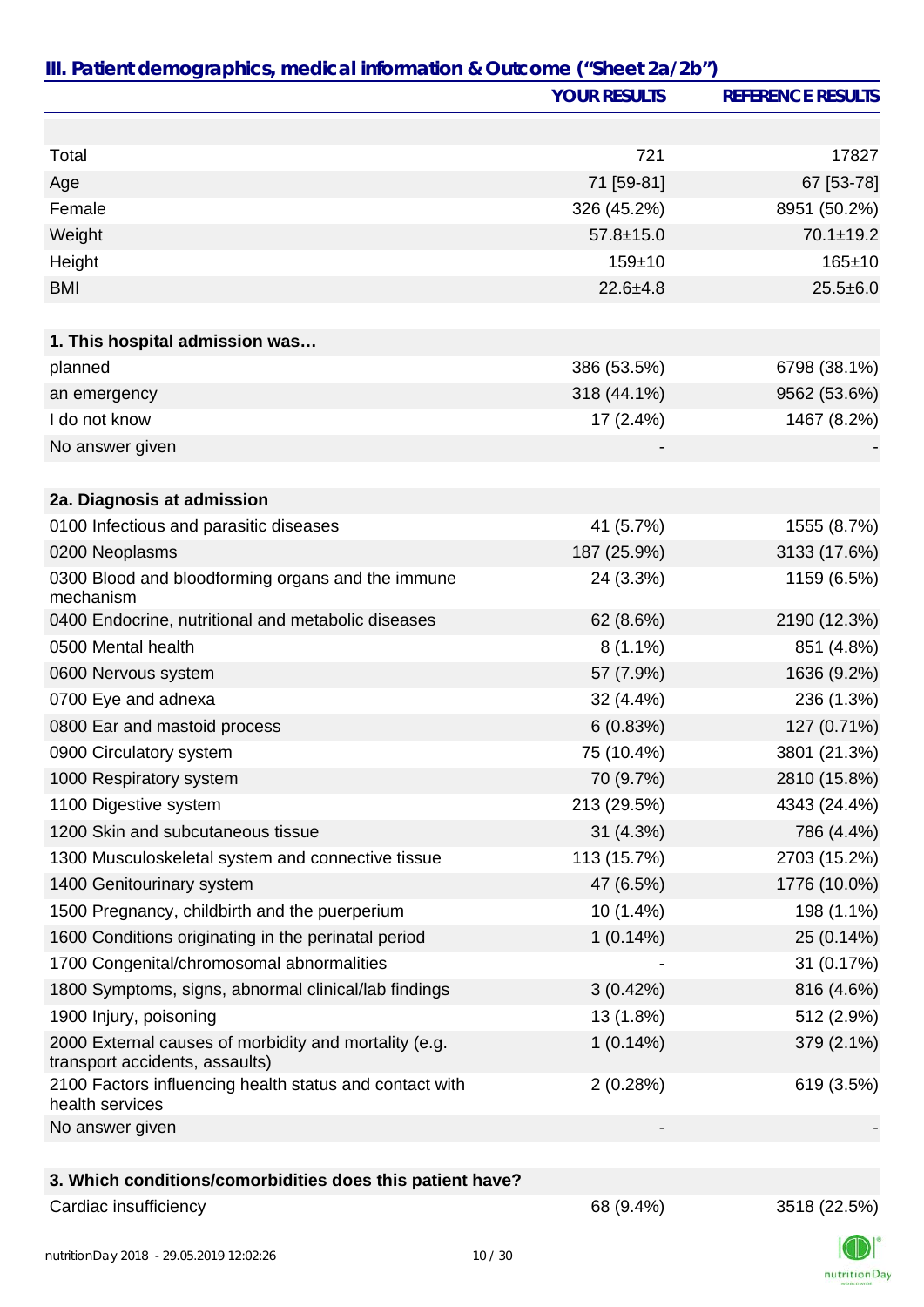| Myocardial infarction                                | 20 (2.8%)   | 823 (5.4%)    |
|------------------------------------------------------|-------------|---------------|
| Chronic lung disease                                 | 43 (6.0%)   | 2299 (14.8%)  |
| Cerebral vascular disease                            | 69 (9.6%)   | 1523 (9.9%)   |
| Peripheral vascular disease                          | 39 (5.5%)   | 1931 (12.6%)  |
| Chronic liver disease                                | 33 (4.6%)   | 992 (6.5%)    |
| Chronic kidney disease                               | 50 (7.0%)   | 1734 (11.3%)  |
| <b>Diabetes</b>                                      | 155 (21.6%) | 3888 (24.9%)  |
| Cancer                                               | 156 (21.7%) | 3763 (24.2%)  |
| Infection                                            | 35 (4.9%)   | 2245 (14.5%)  |
| Dementia                                             | 29 (4.1%)   | 798 (5.2%)    |
| Major depressive disorder                            | 13 (1.8%)   | 853 (5.6%)    |
| Other chronic mental disorder                        | 25 (3.5%)   | 815 (5.4%)    |
| Other chronic disease                                | 143 (20.0%) | 4031 (25.9%)  |
| None                                                 | 220 (30.5%) | 3008 (16.9%)  |
|                                                      |             |               |
| 4a. Previous operation during this hospital stay     |             |               |
| Yes, planned                                         | 189 (26.2%) | 3584 (20.1%)  |
| Yes, acute                                           | 26 (3.6%)   | 1077 (6.0%)   |
| <b>No</b>                                            | 428 (59.4%) | 12545 (70.4%) |
| I do not know                                        | $1(0.14\%)$ | 230 (1.3%)    |
| Missing                                              | 77 (10.7%)  | 391 (2.2%)    |
|                                                      |             |               |
| Days since operation                                 | $6[2-12]$   | $3[1-11]$     |
|                                                      |             |               |
| 4b. Planned operation during this hospital stay      |             |               |
| Yes, today or tomorrow                               | 57 (7.9%)   | 1266 (7.1%)   |
| Yes, later                                           | 32 (4.4%)   | 953 (5.3%)    |
| No                                                   | 536 (74.3%) | 13798 (77.4%) |
| I do not know                                        | 5(0.69%)    | 833 (4.7%)    |
| Missing                                              | 91 (12.6%)  | 977 (5.5%)    |
|                                                      |             |               |
| 5. Previous ICU admission during this hospital stay? | 39 (6.0%)   | 1781 (10.0%)  |
| (Yes)                                                |             |               |
|                                                      |             |               |
| 6. Is this patient terminally ill?                   | 22 (3.1%)   | 1122 (6.3%)   |
|                                                      |             |               |
| 7. Fluid status                                      |             |               |
| Normal                                               | 486 (67.4%) | 13668 (76.7%) |
| Overloaded                                           | 20 (2.8%)   | 1008 (5.7%)   |
| Dehydrated                                           | $17(2.4\%)$ | 878 (4.9%)    |
| I do not know                                        | 198 (27.5%) | 2273 (12.8%)  |
| Missing                                              |             |               |
|                                                      |             |               |
| 8. Number of different medications planned           |             |               |
| Oral                                                 | $5[2-8]$    | $5[2-8]$      |
|                                                      |             |               |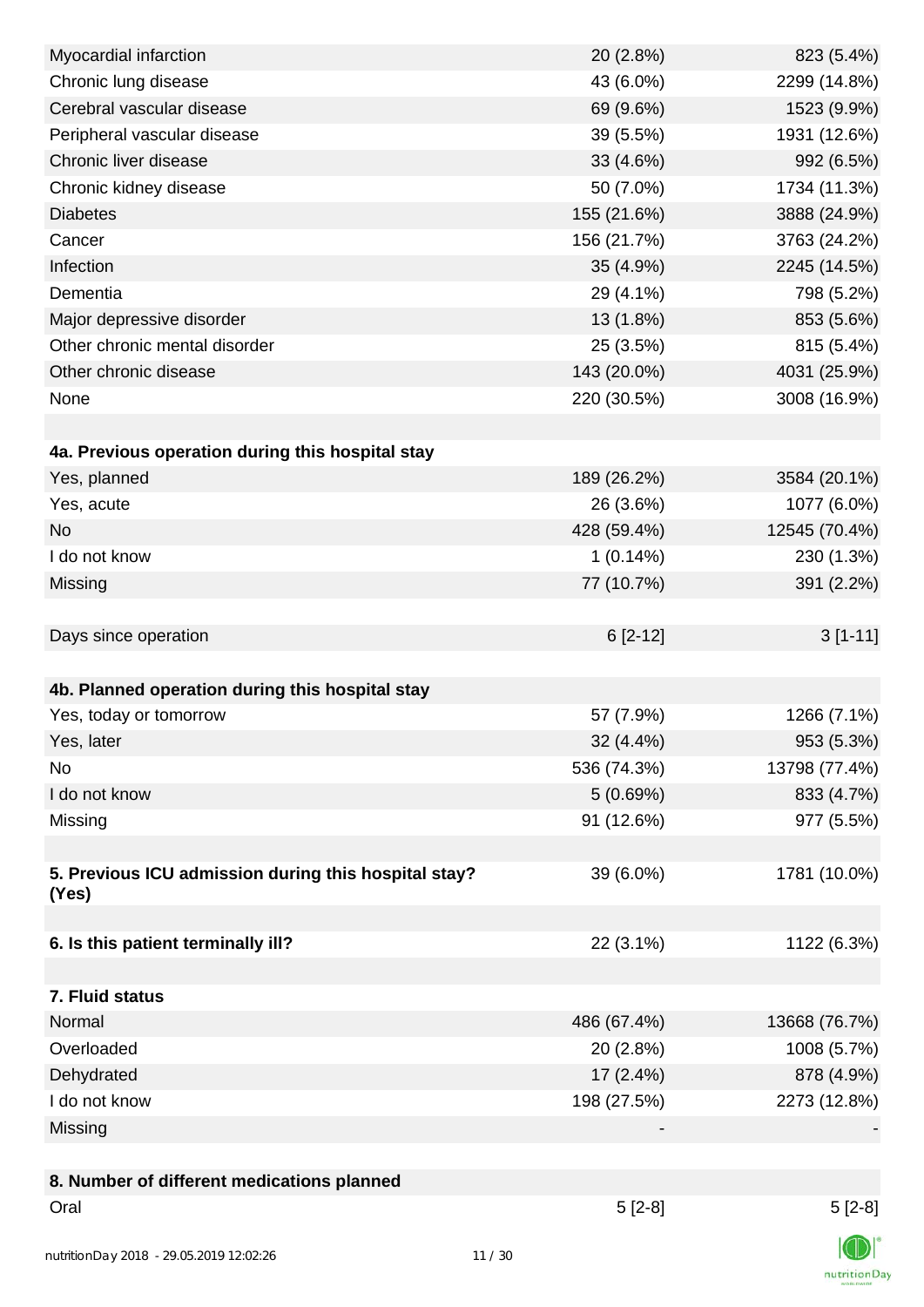| Other                                                                                    | $0 [0-1]$   | $2[1-4]$      |
|------------------------------------------------------------------------------------------|-------------|---------------|
|                                                                                          |             |               |
| 9. Was this patient identified as malnourished or at risk of malnutrition?               |             |               |
| Malnourished                                                                             | 72 (10.0%)  | 2050 (11.5%)  |
| At risk                                                                                  | 199 (27.6%) | 3162 (17.7%)  |
| <b>No</b>                                                                                | 433 (60.1%) | 11117 (62.4%) |
| I do not know                                                                            | 17 (2.4%)   | 1498 (8.4%)   |
| Missing                                                                                  |             |               |
|                                                                                          |             |               |
| 10. IV Fluids                                                                            |             |               |
| Electrolyte solution (NaCl, Ringers lactate, etc)                                        | 177 (24.5%) | 6470 (36.3%)  |
| 5% Glucose solution                                                                      | 6(0.83%)    | 1853 (10.4%)  |
|                                                                                          |             |               |
| 11. Number of ONS drinks planned                                                         | $0 [0-0]$   | $0[0-0]$      |
|                                                                                          |             |               |
| 12. Nutrition intake                                                                     |             |               |
| Regular hospital food                                                                    | 449 (62.3%) | 10454 (58.6%) |
| Fortified/enriched hospital food                                                         | $8(1.1\%)$  | 1962 (11.0%)  |
| Protein/energy supplement (e.g. ONS drinks)                                              | 38 (5.3%)   | 2469 (13.8%)  |
| <b>Enteral nutrition</b>                                                                 | 5(0.69%)    | 882 (4.9%)    |
| Parenteral nutrition                                                                     | 83 (11.5%)  | 929 (5.2%)    |
| Special diet                                                                             | 237 (32.9%) | 5732 (32.2%)  |
| None                                                                                     | 14 (1.9%)   | 895 (5.0%)    |
|                                                                                          |             |               |
| 13a. All lines and Tubes                                                                 |             |               |
| <b>Central Venous</b>                                                                    | 15 (2.3%)   | 1535 (8.6%)   |
| Peripheral venous access                                                                 | 221 (34.1%) | 8238 (46.2%)  |
| Nasogastric                                                                              | 1(0.15%)    | 462 (2.6%)    |
| Nasojejunal                                                                              | 1(0.15%)    | 79 (0.44%)    |
| Nasoduadenal                                                                             |             | 67 (0.38%)    |
| Enterostoma                                                                              | 3(0.46%)    | 82 (0.46%)    |
| Percutaneous endoscopy/surgical gastrostomy                                              | 3(0.46%)    | 137 (0.77%)   |
| Percutaneous endoscopy/surgical jejunostomy                                              | 1(0.15%)    | 63 (0.35%)    |
| None                                                                                     | 483 (67.0%) | 8032 (45.1%)  |
|                                                                                          |             |               |
| 13b. Were there complications with nutrition related lines<br>and tubes since admission? |             |               |
| Yes, previously                                                                          | 4(0.55%)    | 247 (1.4%)    |
| Yes, ongoing                                                                             | 2(0.28%)    | 173 (0.97%)   |
| <b>No</b>                                                                                | 532 (73.8%) | 14548 (81.6%) |
| I do not know                                                                            | $37(5.1\%)$ | 1646 (9.2%)   |
| Missing                                                                                  | 146 (20.2%) | 1213 (6.8%)   |
|                                                                                          |             |               |

## **14. Please indicate if any of the following was done for this patient since admission**

| Energy requirements were determined |
|-------------------------------------|
|-------------------------------------|



nutritionDay

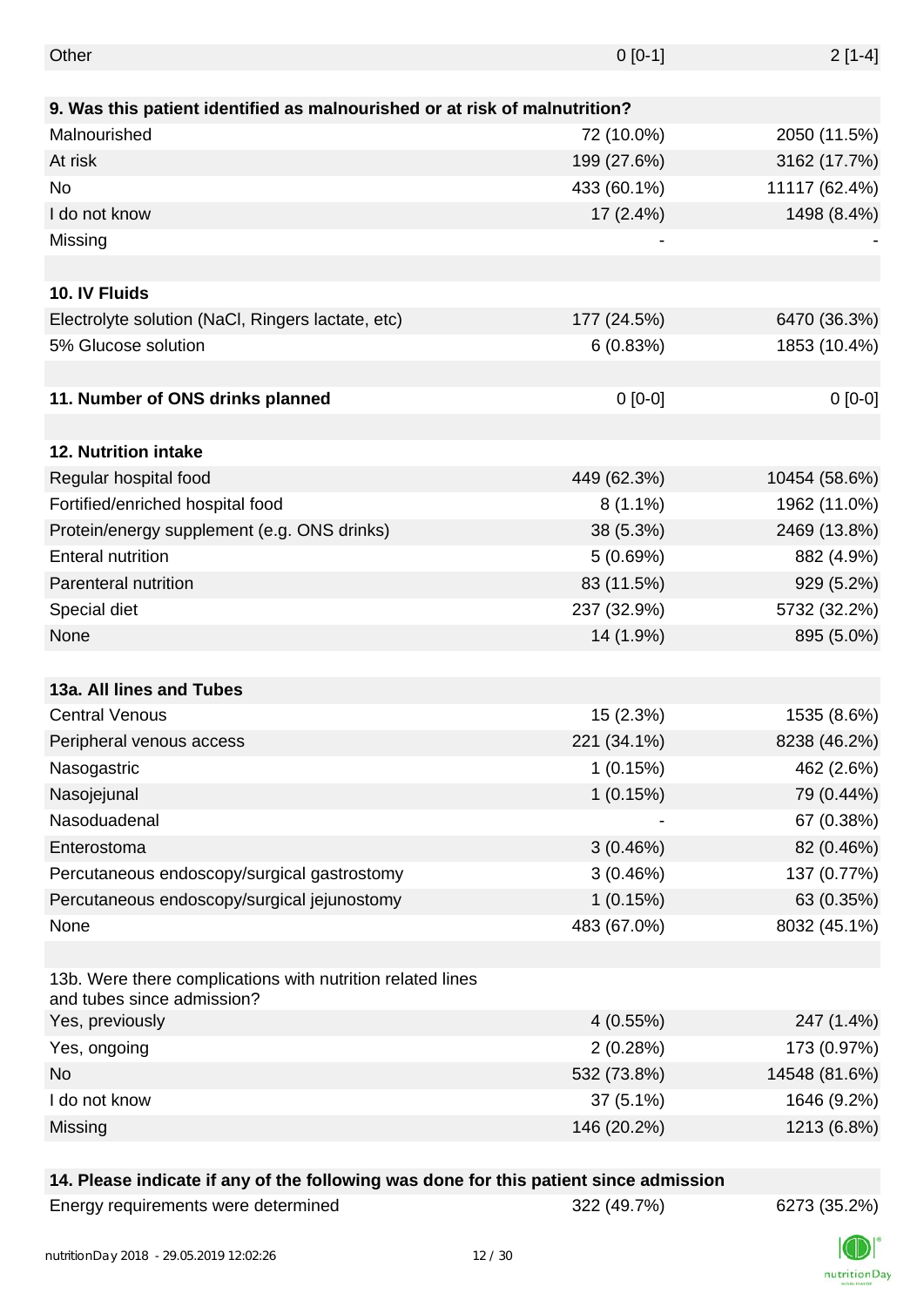| Protein requirements were determined                     | 311 (48.0%) | 5516 (30.9%)  |
|----------------------------------------------------------|-------------|---------------|
| Food/Nutrition intake was recorded in the patient record | 240 (37.0%) | 7653 (42.9%)  |
| Nutrition treatment plan was developed                   | 228 (35.2%) | 6036 (33.9%)  |
| Nutrition expert was consulted                           | 100 (15.4%) | 6237 (35.0%)  |
| Malnutrition status is recorded in the patient record    | 110 (17.0%) | 5297 (29.7%)  |
| None                                                     |             |               |
|                                                          |             |               |
| 15a. Energy goal                                         |             |               |
| $< 500$ kcal                                             | 67 (9.3%)   | 749 (4.2%)    |
| 500-999 kcal                                             | 16 (2.2%)   | 194 (1.1%)    |
| 1000-1499 kcal                                           | 168 (23.3%) | 1695 (9.5%)   |
| 1500-1999 kcal                                           | 288 (39.9%) | 5578 (31.3%)  |
| >=2000 kcal                                              | 43 (6.0%)   | 1992 (11.2%)  |
| Not determined                                           | 33 (4.6%)   | 6066 (34.0%)  |
| I do not know                                            | 33 (4.6%)   | 1515 (8.5%)   |
| Missing                                                  | 73 (10.1%)  | 38 (0.21%)    |
|                                                          |             |               |
| 15b. Energy intake                                       |             |               |
| $< 500$ kcal                                             | 90 (12.5%)  | 1264 (7.1%)   |
| 500-999 kcal                                             | 75 (10.4%)  | 900 (5.0%)    |
| 1000-1499 kcal                                           | 173 (24.0%) | 2387 (13.4%)  |
| 1500-1999 kcal                                           | 243 (33.7%) | 3954 (22.2%)  |
| >=2000 kcal                                              | 19 (2.6%)   | 1047 (5.9%)   |
| Not determined                                           | 5(0.69%)    | 6021 (33.8%)  |
| I do not know                                            | 43 (6.0%)   | 2199 (12.3%)  |
| Missing                                                  | 73 (10.1%)  | 55 (0.31%)    |
|                                                          |             |               |
| 16. Since admission, this patient's health status has    |             |               |
| Improved                                                 | 232 (32.2%) | 8831 (49.5%)  |
| Deteriorated                                             | 19 (2.6%)   | 1039 (5.8%)   |
| Remained the same                                        | 314 (43.6%) | 4935 (27.7%)  |
| This patient has just been admitted                      | 55 (7.6%)   | 1248 (7.0%)   |
| I do not know                                            | 28 (3.9%)   | 1774 (10.0%)  |
| Missing                                                  | 73 (10.1%)  |               |
|                                                          |             |               |
| Length of hospital stay (days)                           | 18 [10-32]  | 12 [6-24]     |
|                                                          |             |               |
| <b>Outcome Code</b>                                      |             |               |
| 1= Still in the hospital                                 | 73 (10.1%)  | 1702 (9.5%)   |
| 2= Transferred to another hospital                       | $15(2.1\%)$ | 419 (2.4%)    |
| 3= Transferred to long term care                         | 12 (1.7%)   | 780 (4.4%)    |
| 4= Rehabilitation                                        | $10(1.4\%)$ | 785 (4.4%)    |
| 5= Discharged home                                       | 394 (54.6%) | 13163 (73.8%) |
| 6 = Death                                                | 10 (1.4%)   | 535 (3.0%)    |

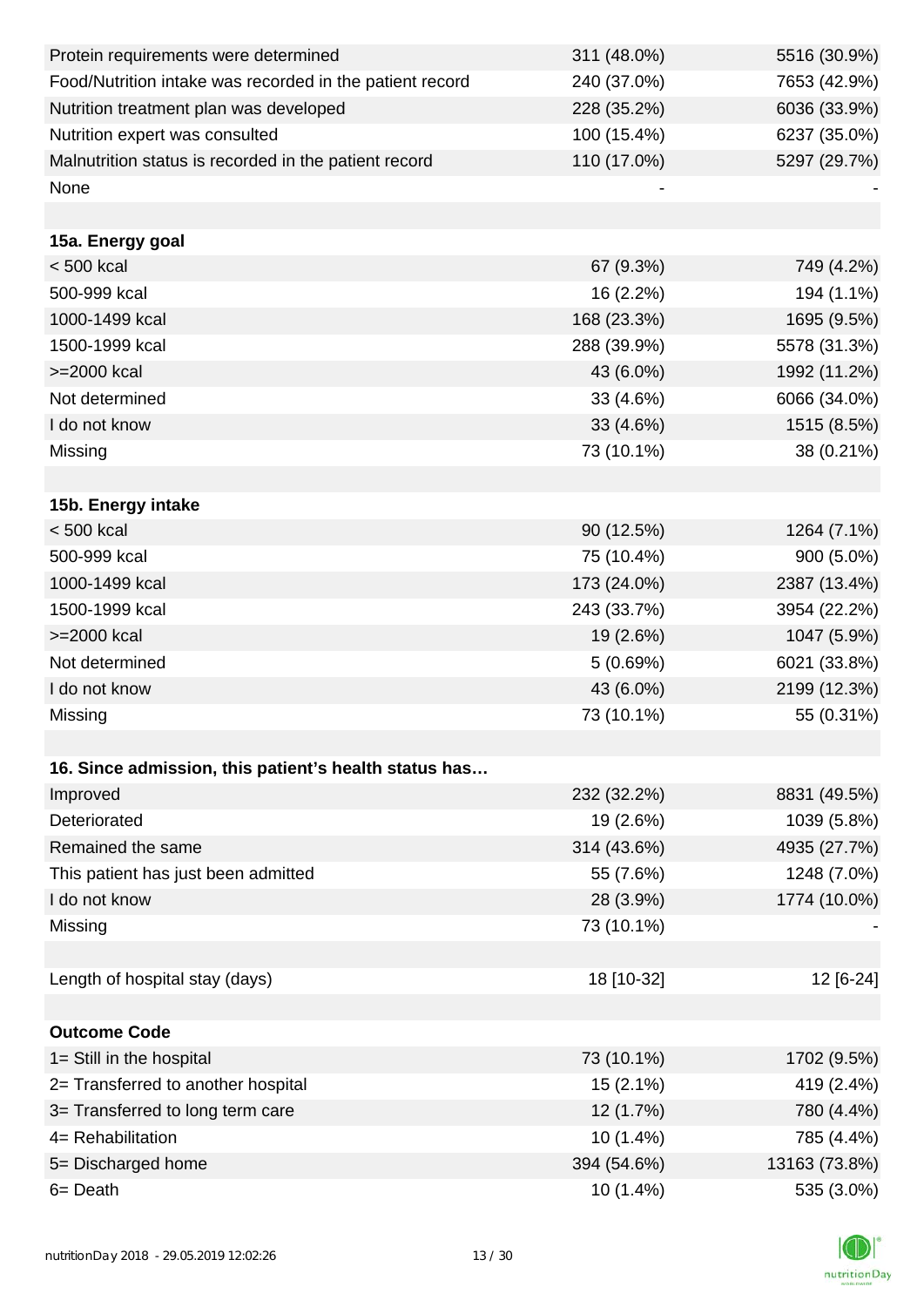| $7 =$ Others                         | 2(0.28%)    | 310 (1.7%)    |
|--------------------------------------|-------------|---------------|
| Missing                              | 205 (28.4%) | 133 (0.75%)   |
|                                      |             |               |
| Readmitted since ND                  |             |               |
| $1 = No$                             | 376 (85.3%) | 11846 (75.5%) |
| 2= Yes, same hospital planned        | 38 (8.6%)   | 1043 (6.7%)   |
| 3= Yes, same hospital unplanned      | 13 (2.9%)   | 889 (5.7%)    |
| 4= Yes, different hospital planned   | 2(0.45%)    | 68 (0.43%)    |
| 5= Yes, different hospital unplanned | 2(0.45%)    | 68 (0.43%)    |
| 6= Unknown                           | $5(1.1\%)$  | 646 (4.1%)    |
| <b>Missing</b>                       | 3(0.68%)    | 1059 (6.8%)   |

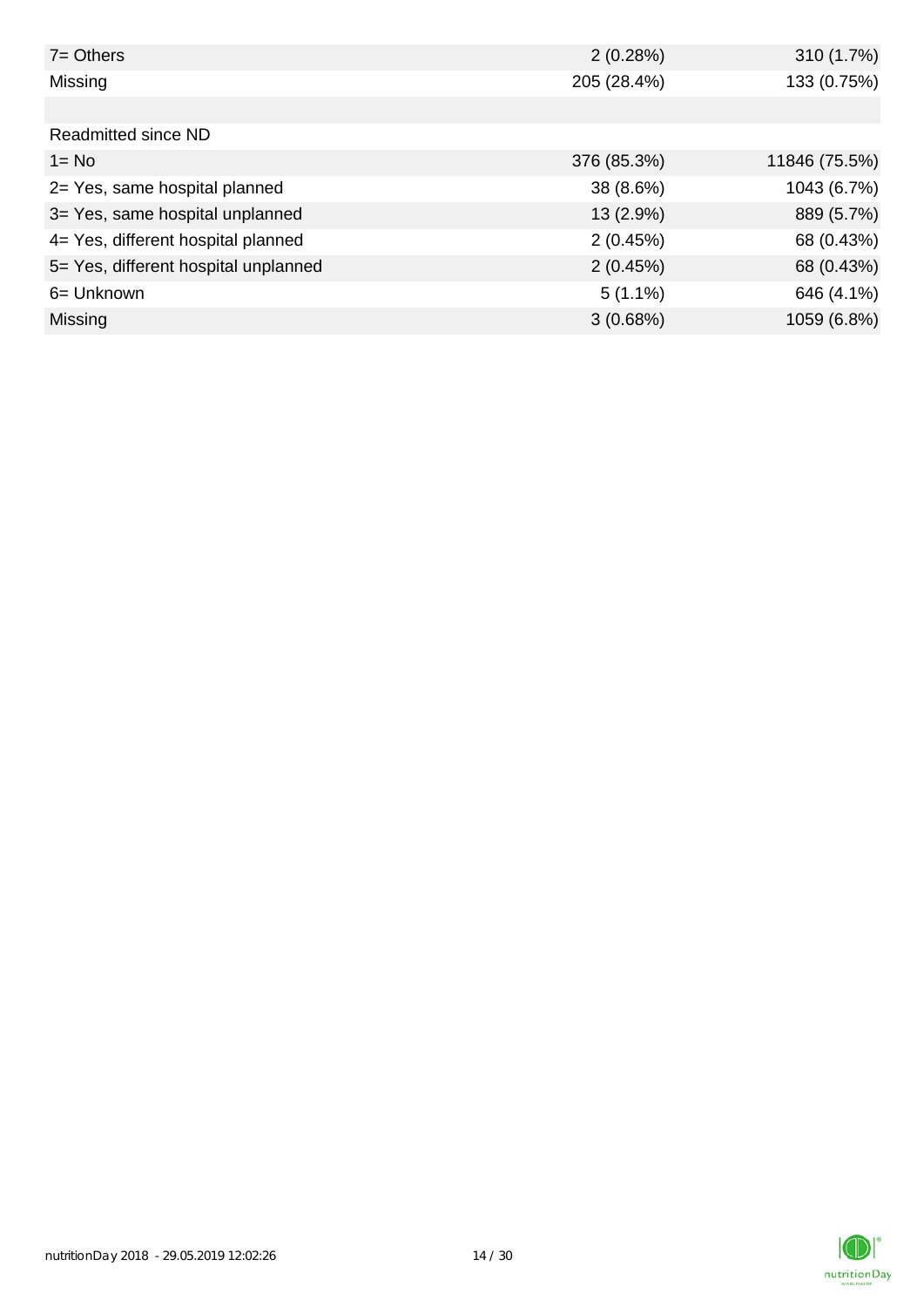|                                                                                      | <b>YOUR RESULTS</b> | <b>REFERENCE RESULTS</b> |
|--------------------------------------------------------------------------------------|---------------------|--------------------------|
|                                                                                      |                     |                          |
| 1. What are your typical dietary habits?                                             |                     |                          |
| No special dietary habits                                                            | 454 (66.3%)         | 12235 (71.0%)            |
| I am vegetarian                                                                      | 18 (2.6%)           | 370 (2.1%)               |
| I adhee to a vegan diet                                                              | 28 (4.1%)           | 132 (0.77%)              |
| I eat gluten-free diet                                                               | 5(0.73%)            | 156 (0.91%)              |
| I avoid added sugars                                                                 | 57 (8.3%)           | 2604 (15.1%)             |
| I avoid carbohydrates                                                                | $35(5.1\%)$         | 1038 (6.0%)              |
| I eat a low fat-diet                                                                 | 51 (7.4%)           | 1930 (11.2%)             |
| I am lactose intolerant                                                              | 10 (1.5%)           | 572 (3.3%)               |
| Other special diet due to intolerances/allergies                                     | 18 (2.6%)           | 323 (1.9%)               |
| Other                                                                                | 22 (3.2%)           | 1219 (7.1%)              |
| No answer given                                                                      | 142 (20.7%)         | 337 (2.0%)               |
|                                                                                      |                     |                          |
| 2. Where did you live before your current hospital admission?                        |                     |                          |
| At home                                                                              | 530 (77.4%)         | 15276 (88.7%)            |
| In a nursing home or other live-in facility                                          | $9(1.3\%)$          | 609 (3.5%)               |
| I was transferred from another hospital                                              | 11 (1.6%)           | 883 (5.1%)               |
| Other                                                                                | 9(1.3%)             | 268 (1.6%)               |
| Missing                                                                              | 126 (18.4%)         | 185 (1.1%)               |
|                                                                                      |                     |                          |
| 3. In general, are you able to walk?                                                 |                     |                          |
| Yes                                                                                  | 458 (66.9%)         | 11104 (64.5%)            |
| Yes, with someone's help                                                             | 27 (3.9%)           | 1762 (10.2%)             |
| Yes, independently using a cane, walker, or crutches                                 | 65 (9.5%)           | 2412 (14.0%)             |
| No, I have a wheelchair                                                              | 44 (6.4%)           | 712 (4.1%)               |
| No, I am bedridden                                                                   | 12 (1.8%)           | 988 (5.7%)               |
| Missing                                                                              | 79 (11.5%)          | 243 (1.4%)               |
|                                                                                      |                     |                          |
| 4. In general, how would you say your health is?                                     |                     |                          |
| Very good                                                                            | 37 (5.4%)           | 1252 (7.3%)              |
| Good                                                                                 | 147 (21.5%)         | 6191 (36.0%)             |
| Fair                                                                                 | 258 (37.7%)         | 6489 (37.7%)             |
| Poor                                                                                 | 131 (19.1%)         | 2490 (14.5%)             |
| Very poor                                                                            | 31(4.5%)            | 558 (3.2%)               |
| Missing                                                                              | 81 (11.8%)          | 241 (1.4%)               |
|                                                                                      |                     |                          |
| 5. Over the last 12 months prior to your current hospital admission approximately    |                     |                          |
| how many times have you seen a doctor?                                               | $7[3-12]$           | $5[2-10]$                |
| how many times have you been admitted to the<br>hospital (Emergency room, any ward)? | $1[0-2]$            | $1[0-2]$                 |
| how many nights in total have you spent in hospital?                                 | 4 [0-18]            | $5[0-15]$                |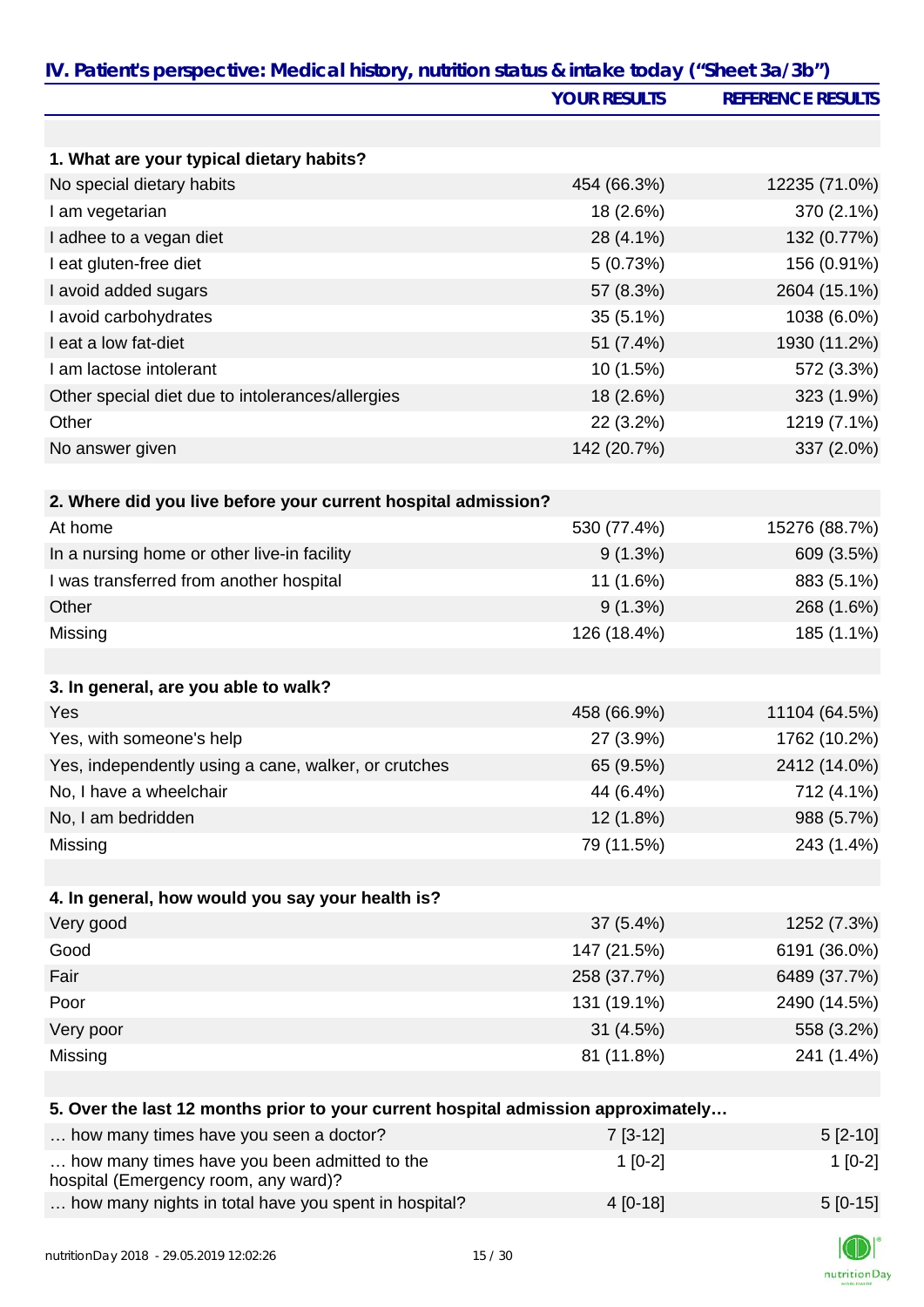| 6. How many different medications do you take routinely each day (prior to hospitalisation)?          |             |              |
|-------------------------------------------------------------------------------------------------------|-------------|--------------|
| $1 - 2$                                                                                               | 107 (15.6%) | 3323 (19.3%) |
| $3-5$                                                                                                 | 142 (20.7%) | 4698 (27.3%) |
| More than 5                                                                                           | 181 (26.4%) | 5507 (32.0%) |
| None                                                                                                  | 87 (12.7%)  | 2633 (15.3%) |
| I do not know                                                                                         | 31 (4.5%)   | 778 (4.5%)   |
| Missing                                                                                               | 137 (20.0%) | 282 (1.6%)   |
|                                                                                                       |             |              |
| 7. Do you have health insurance?                                                                      |             |              |
| Yes, private insurance only                                                                           | 27 (3.9%)   | 2738 (15.9%) |
| Yes, public insurance only                                                                            | 257 (37.5%) | 8466 (49.2%) |
| Yes, both                                                                                             | 233 (34.0%) | 2117 (12.3%) |
| None                                                                                                  | 18 (2.6%)   | 2268 (13.2%) |
| I prefer not to answer                                                                                | 19 (2.8%)   | 1018 (5.9%)  |
| Missing                                                                                               | 131 (19.1%) | 614 (3.6%)   |
|                                                                                                       |             |              |
| 8. What was your weight 5 years ago?                                                                  | 60 [52-70]  | 72 [60-85]   |
| I do not know                                                                                         | 144 (21.0%) | 4280 (24.9%) |
|                                                                                                       |             |              |
| 9a. Have you lost weight within the last 3 months?                                                    |             |              |
| Yes, intentionally                                                                                    | 95 (13.9%)  | 1639 (9.5%)  |
| Yes, unintentionally                                                                                  | 214 (31.2%) | 6488 (37.7%) |
| No, my weight stayed the same                                                                         | 242 (35.3%) | 5108 (29.7%) |
| No, I gained weight                                                                                   | 77 (11.2%)  | 1894 (11.0%) |
| I do not know                                                                                         | 49 (7.2%)   | 1680 (9.8%)  |
| Missing                                                                                               | $8(1.2\%)$  | 412 (2.4%)   |
|                                                                                                       |             |              |
| 9b. If yes, how many kg did you lose?                                                                 | $4[3-7]$    | $6[4-10]$    |
| I do not know                                                                                         | 37 (12.0%)  | 1267 (15.6%) |
|                                                                                                       |             |              |
| 10. Did you know about your hospitalisation two days                                                  | 306 (56.1%) | 6721 (41.1%) |
| before admission? (Yes)                                                                               |             |              |
|                                                                                                       |             |              |
| 11. Please indicate if you                                                                            |             |              |
| were weighed at admission                                                                             | 435 (78.2%) | 9728 (57.2%) |
| were informed about your nutrition status                                                             | 206 (37.2%) | 5774 (34.3%) |
| were informed about nutrition care options                                                            | 91 (16.4%)  | 5459 (32.5%) |
| received special nutrition care                                                                       | 51 (9.2%)   | 5054 (30.1%) |
|                                                                                                       |             |              |
| 12. How well have you eaten in the week before you were admitted to the hospital?<br>More than normal | 13 IG 30L)  | 762 (150)    |
|                                                                                                       |             |              |

| More than normal     | 43 (6.3%)   | 762 (4.5%)    |
|----------------------|-------------|---------------|
| Normal               | 452 (66.1%) | 10449 (61.1%) |
| About 3/4 of normal  | 66 (9.6%)   | 1762 (10.3%)  |
| About half of normal | 59 (8.6%)   | 2122 (12.4%)  |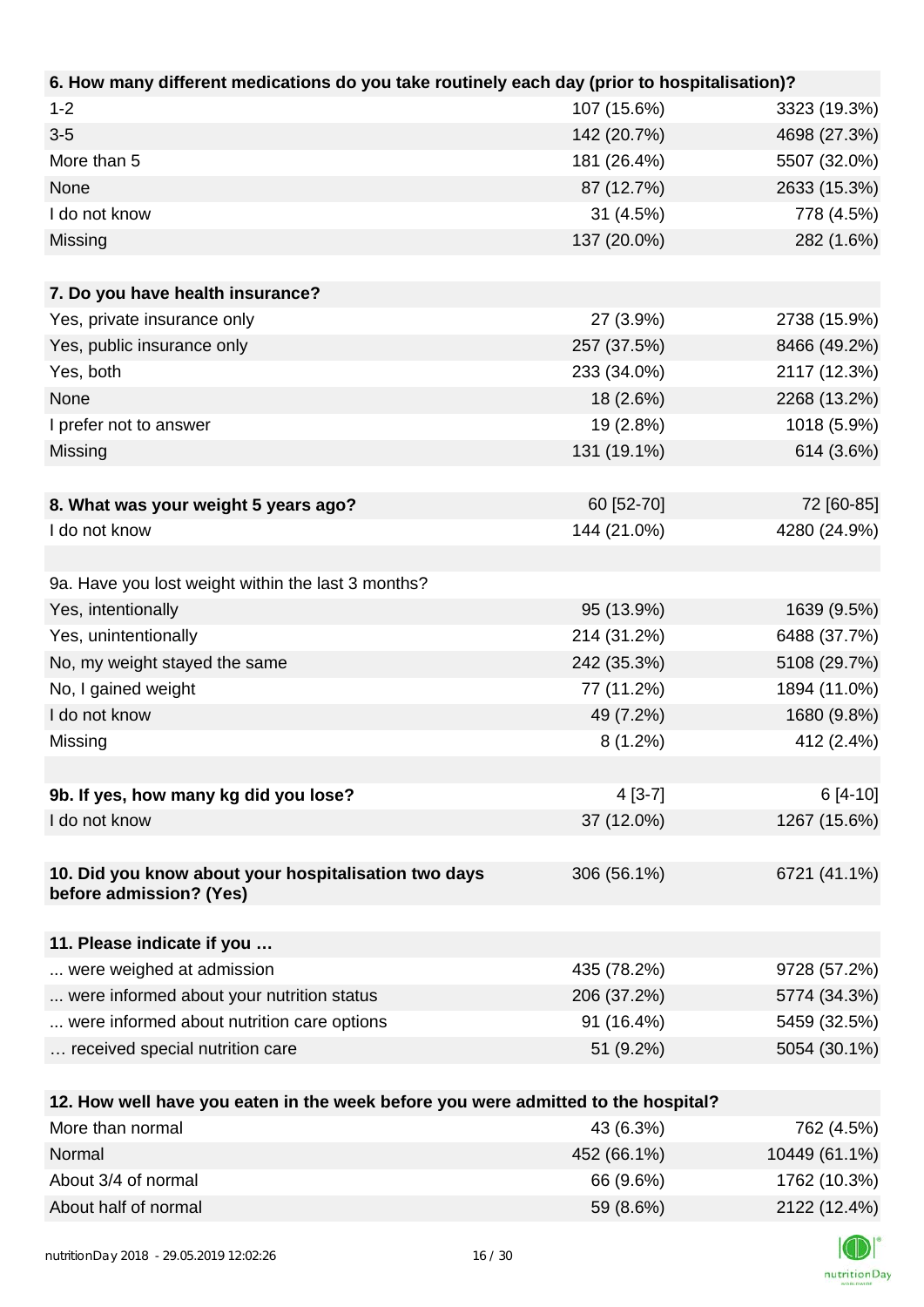| About a quarter to nearly nothing                                              | 48 (7.0%)              | 1571 (9.2%)                |
|--------------------------------------------------------------------------------|------------------------|----------------------------|
| I do not know                                                                  | $3(0.44\%)$            | 153 (0.89%)                |
| Missing                                                                        | 13 (1.9%)              | 286 (1.7%)                 |
|                                                                                |                        |                            |
| 13. In general, how satisfied are you with the food at the hospital?           |                        |                            |
| Very satisfied                                                                 | 86 (12.6%)             | 4212 (24.6%)               |
| Somewhat satisfied                                                             | 80 (11.7%)             | 5626 (32.9%)               |
| Neutral                                                                        | 217 (31.7%)            | 3361 (19.6%)               |
| <b>Dissatisfied</b>                                                            | 74 (10.8%)             | 1441 (8.4%)                |
| Very dissatisfied                                                              | 16 (2.3%)              | 491 (2.9%)                 |
| I do not know                                                                  | 47 (6.9%)              | 1415 (8.3%)                |
| Missing                                                                        | 164 (24.0%)            | 559 (3.3%)                 |
|                                                                                |                        |                            |
| 14. Did you get any help with eating TODAY?                                    |                        |                            |
| Yes, from family or friends                                                    | 20 (2.9%)              | 1651 (9.7%)                |
| Yes, from hospital staff                                                       | $21(3.1\%)$            | 1185 (6.9%)                |
| No                                                                             | 495 (72.4%)            | 13278 (77.6%)              |
| I do not know                                                                  | 6(0.88%)               | 218 (1.3%)                 |
| Missing                                                                        | 142 (20.8%)            | 773 (4.5%)                 |
|                                                                                |                        |                            |
| 15. Were you able to eat without interruption TODAY?<br>(Yes)                  | 443 (84.2%)            | 11891 (74.2%)              |
|                                                                                |                        |                            |
| 16a. Please indicate how much hospital food you ate for lunch or dinner TODAY: |                        |                            |
| About all                                                                      | 453 (66.2%)            | 7871 (46.0%)               |
| 1/2                                                                            | 113 (16.5%)            | 4261 (24.9%)               |
| 1/4                                                                            | 52 (7.6%)              | 2226 (13.0%)               |
| Nothing                                                                        | 45 (6.6%)              | 1992 (11.6%)               |
| Missing                                                                        | 21 (3.1%)              | 755 (4.4%)                 |
|                                                                                |                        |                            |
| 16b. The portion size of the meal I ordered TODAY was                          |                        |                            |
| Standard                                                                       | 326 (47.7%)            | 11000 (64.3%)              |
| Smaller                                                                        | 79 (11.5%)             | 1600 (9.4%)                |
| Larger                                                                         | 42 (6.1%)              | 763 (4.5%)                 |
| I do not know                                                                  | 70 (10.2%)             | 1701 (9.9%)                |
| Missing                                                                        | 167 (24.4%)            | 2041 (11.9%)               |
|                                                                                |                        |                            |
| 17. If you did not eat everything of your meal, please tell us why:            |                        |                            |
| I did not like the type of food offered                                        | 32 (15.2%)             | 1293 (15.2%)               |
|                                                                                |                        |                            |
| I did not like the smell/taste of the food                                     | 37 (17.6%)             | 996 (11.7%)                |
| The food did not fit my cultural/religious preferences                         | 1(0.48%)               | $90(1.1\%)$                |
| The food was too hot                                                           | 2(0.95%)               | 38 (0.45%)                 |
| The food was too cold                                                          | 7(3.3%)                | 207 (2.4%)                 |
| Due to food allergy/intolerance<br>I was not hungry at that time               | 1(0.48%)<br>31 (14.8%) | 53 (0.63%)<br>1520 (17.9%) |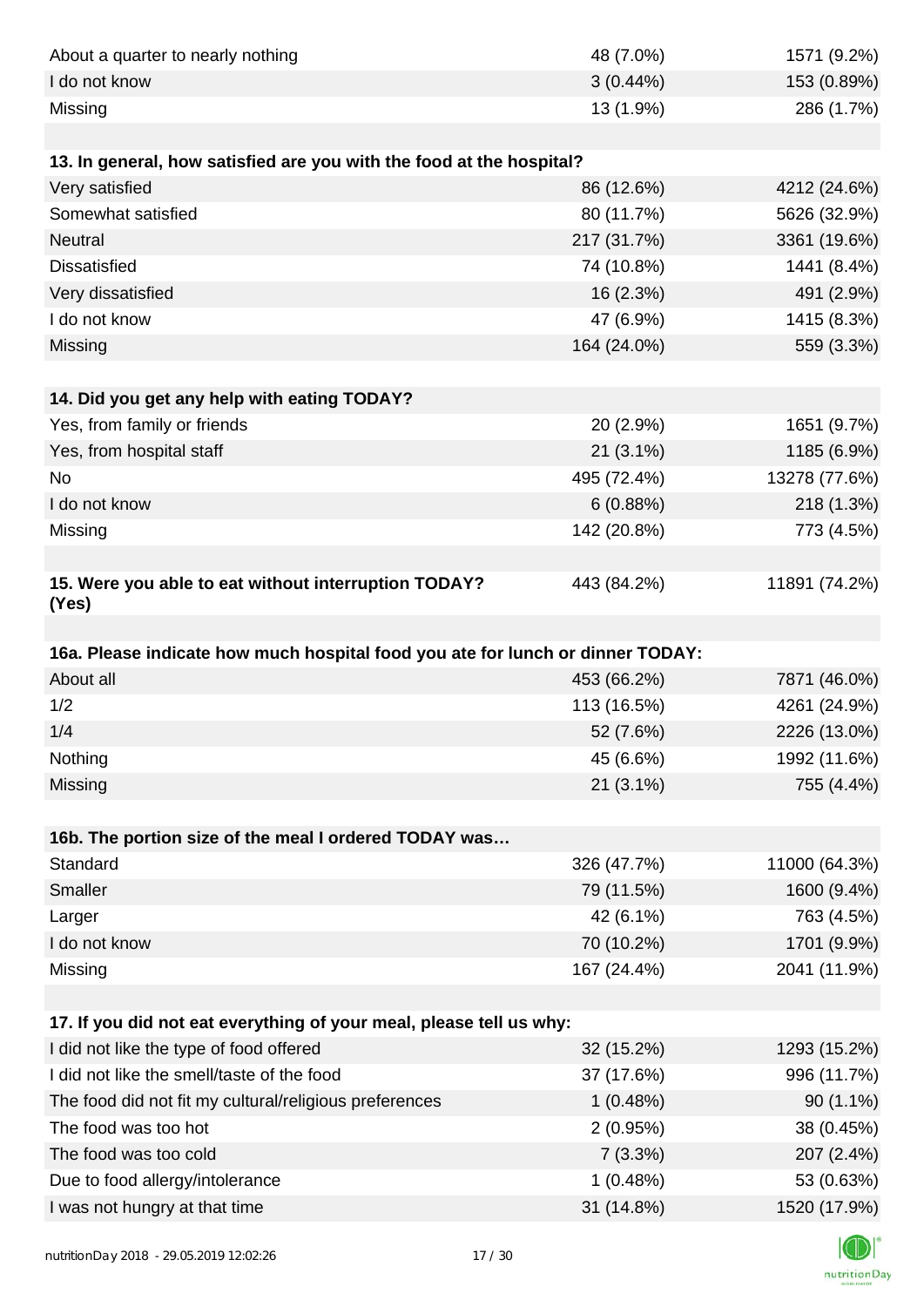| I do not have my usual appetite                                                      | 63 (30.0%)  | 2475 (29.2%) |
|--------------------------------------------------------------------------------------|-------------|--------------|
| I have problems chewing/swallowing                                                   | $11(5.2\%)$ | 478 (5.6%)   |
| I normally eat less than what was served                                             | 22 (10.5%)  | 969 (11.4%)  |
| I had nausea/vomiting                                                                | 17 (8.1%)   | 637 (7.5%)   |
| I was too tired                                                                      | $9(4.3\%)$  | 506 (6.0%)   |
| I cannot eat without help                                                            | 8(3.8%)     | 141 (1.7%)   |
| I was not allowed to eat                                                             | 24 (11.4%)  | 869 (10.2%)  |
| I had an exam, surgery, or test and missed my meal                                   | 16 (7.6%)   | 469 (5.5%)   |
| I did not get requested food                                                         |             | $93(1.1\%)$  |
| No answer given                                                                      | 22 (10.5%)  | 1161 (13.7%) |
|                                                                                      |             |              |
| 18. Enter the number of glasses/cups of the drinks you consumed in the last 24 hours |             |              |
| Water                                                                                | $2[1-4]$    | $3[2-5]$     |
| Tea                                                                                  | $2[1-3]$    | $1[1-3]$     |
| Coffee                                                                               | $0[0-1]$    | $1[1-2]$     |
| <b>Milk</b>                                                                          | $1[0-1]$    | $1[0-1]$     |
| Fruit juice                                                                          | $0[0-1]$    | $1[0-2]$     |
| Soft drinks                                                                          | $0[0-0]$    | $0 [0-1]$    |
| Nutrition drink                                                                      | $0[0-0]$    | $0 [0-1]$    |
| Other                                                                                | $0[0-0]$    | $0 [0-1]$    |
|                                                                                      |             |              |
| 19a. Did you eat any food apart from hospital food<br><b>TODAY?</b>                  | 145 (24.7%) | 4518 (28.8%) |
| 19b. If yes, what did you eat?                                                       |             |              |
| Sweet snacks                                                                         | 62 (42.8%)  | 1302 (28.8%) |
| Salty snacks                                                                         | 12 (8.3%)   | 512 (11.3%)  |
| Homemade food                                                                        | $9(6.2\%)$  | 703 (15.6%)  |
| Fruits                                                                               | 39 (26.9%)  | 1730 (38.3%) |
| Dairy products                                                                       | 31 (21.4%)  | 471 (10.4%)  |
| Food delivered/restaurant                                                            | 1(0.69%)    | 191 (4.2%)   |
| Sandwich                                                                             | 12 (8.3%)   | 282 (6.2%)   |
| Other                                                                                | 29 (20.0%)  | 724 (16.0%)  |
|                                                                                      |             |              |
| 20. How has your food intake changed since your hospital admission?                  |             |              |
| Increased                                                                            | 48 (7.0%)   | 2508 (14.7%) |
| Decreased                                                                            | 137 (20.0%) | 5344 (31.2%) |
| Stayed the same                                                                      | 305 (44.6%) | 7154 (41.8%) |
| I do not know                                                                        | 82 (12.0%)  | 1188 (6.9%)  |
| Missing                                                                              | 112 (16.4%) | 911 (5.3%)   |
|                                                                                      |             |              |
| 21. TODAY I feel                                                                     |             |              |
| Stronger than at admission                                                           | 217 (31.7%) | 7275 (42.5%) |
| Weaker than at admission                                                             | 68 (9.9%)   | 3158 (18.5%) |
| Same as at admission                                                                 | 206 (30.1%) | 4825 (28.2%) |
|                                                                                      |             |              |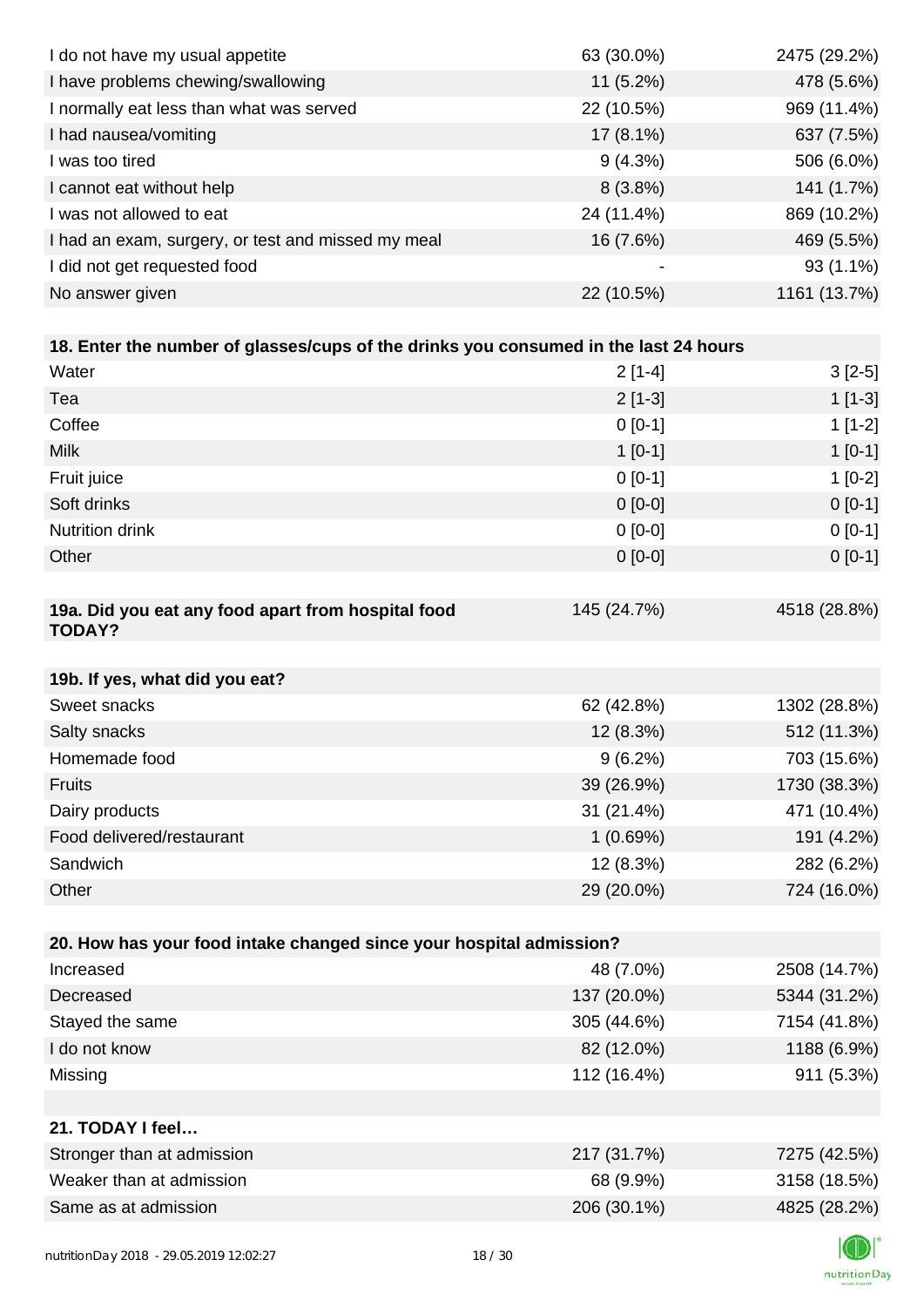| I was admitted today                                 | 26 (3.8%)   | 465 (2.7%)    |
|------------------------------------------------------|-------------|---------------|
| I do not know                                        | 99 (14.5%)  | 926 (5.4%)    |
| Missing                                              | 68 (9.9%)   | 456 (2.7%)    |
|                                                      |             |               |
| 22. Can you walk without assistance TODAY?           |             |               |
| Yes                                                  | 437 (63.9%) | 10229 (59.8%) |
| No, only with assistance                             | 137 (20.0%) | 4164 (24.3%)  |
| No, I stay in bed                                    | 41 (6.0%)   | 1821 (10.6%)  |
| Missing                                              | 69 (10.1%)  | 891 (5.2%)    |
|                                                      |             |               |
| 23. Did anyone help you complete this questionnaire? | 190 (32.2%) | 10837 (65.0%) |

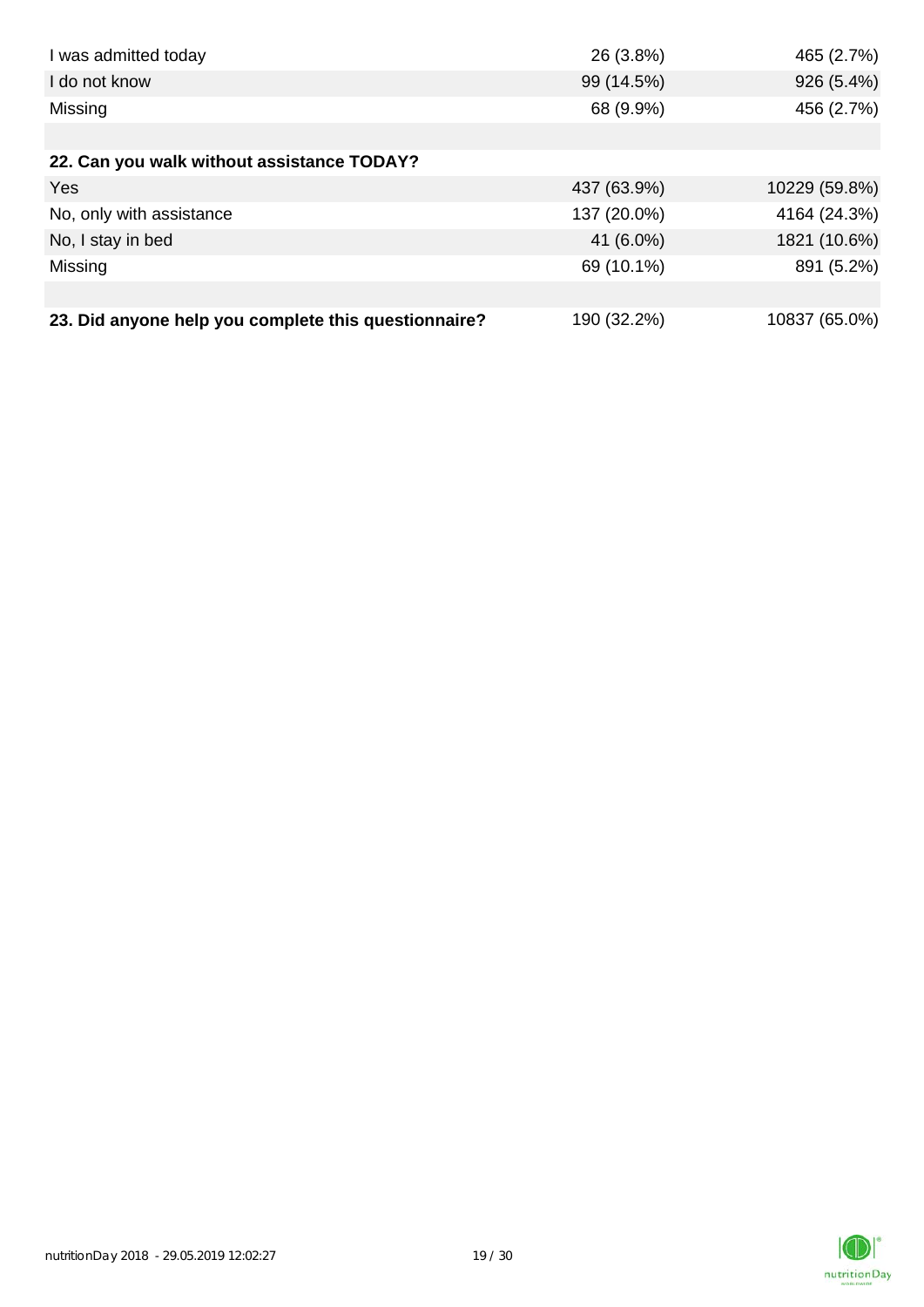| V. Oncology: Unit organisation and structures ("Sheet 1 onco")           |                          |                          |
|--------------------------------------------------------------------------|--------------------------|--------------------------|
|                                                                          | <b>YOUR RESULTS</b>      | <b>REFERENCE RESULTS</b> |
| Number of units with cancer patients:                                    | 12                       | 255                      |
|                                                                          |                          |                          |
| Computerized system in hospital:                                         | 12 units (100%) YES      | 243 units (95%) YES      |
|                                                                          |                          |                          |
| Nutritional treatment of cancer patients is part of overall<br>care plan | 11 units (92%) YES       | 225 units (88%) YES      |
|                                                                          |                          |                          |
| <b>Nutritional treatment is considered</b>                               |                          |                          |
| Routinely                                                                | $6(50,0\%)$              | 153 (60,0%)              |
| When patient asks                                                        | 4(33,3%)                 | 62 (24,3%)               |
| When body weight loss > 10%                                              | 2(16,7%)                 | 72 (28,2%)               |
| During palliative phase                                                  | 8 (66,7%)                | 62 (24,3%)               |
| Other                                                                    |                          | 14 (5,49%)               |
| Missing                                                                  | 2(16,7%)                 | 26 (10,2%)               |
|                                                                          |                          |                          |
| Nutritional treatment is not part of the comprehensive approach due to   |                          |                          |
| Lack of evidence                                                         |                          | 10 (3,92%)               |
| No knowledge of the field                                                |                          | 9(3,53%)                 |
| No reimbursement                                                         | $\overline{\phantom{a}}$ | 8(3,14%)                 |
| It feeds the tumour                                                      |                          | 2(0,78%)                 |
| Other                                                                    |                          | 9(3,53%)                 |
|                                                                          |                          |                          |
| Nutritional therapy used for cancer patients                             |                          |                          |
| Nutrition according to nutrition plan                                    | $9(75,0\%)$              | 166 (65,1%)              |
| Calculation of energy needs                                              | 9(75,0%)                 | 181 (71,0%)              |
| Monitoring patients intake and use of oral supplements                   | 11 (91,7%)               | 219 (85,9%)              |
| None                                                                     |                          | 7(2,75%)                 |
| Other                                                                    |                          | 12 (4,71%)               |
| Missing                                                                  | 1(8,33%)                 | 5(1,96%)                 |
|                                                                          |                          |                          |
| Nutritional therapy is not used due to                                   |                          |                          |
| Lack of evidence                                                         |                          | 3(1,18%)                 |
| Lack of experience                                                       |                          | 7(2,75%)                 |
| No reimbursement                                                         |                          | 3(1,18%)                 |
| Lack of dietitians                                                       |                          | 12 (4,71%)               |
| Lack of other experts                                                    |                          | 3(1,18%)                 |
| Other                                                                    |                          | 5 (1,96%)                |
| Missing                                                                  |                          | 1(0,39%)                 |

**Assessment of parameters in cancer patients & methods used:**

## **Anthropometry/Body composition:**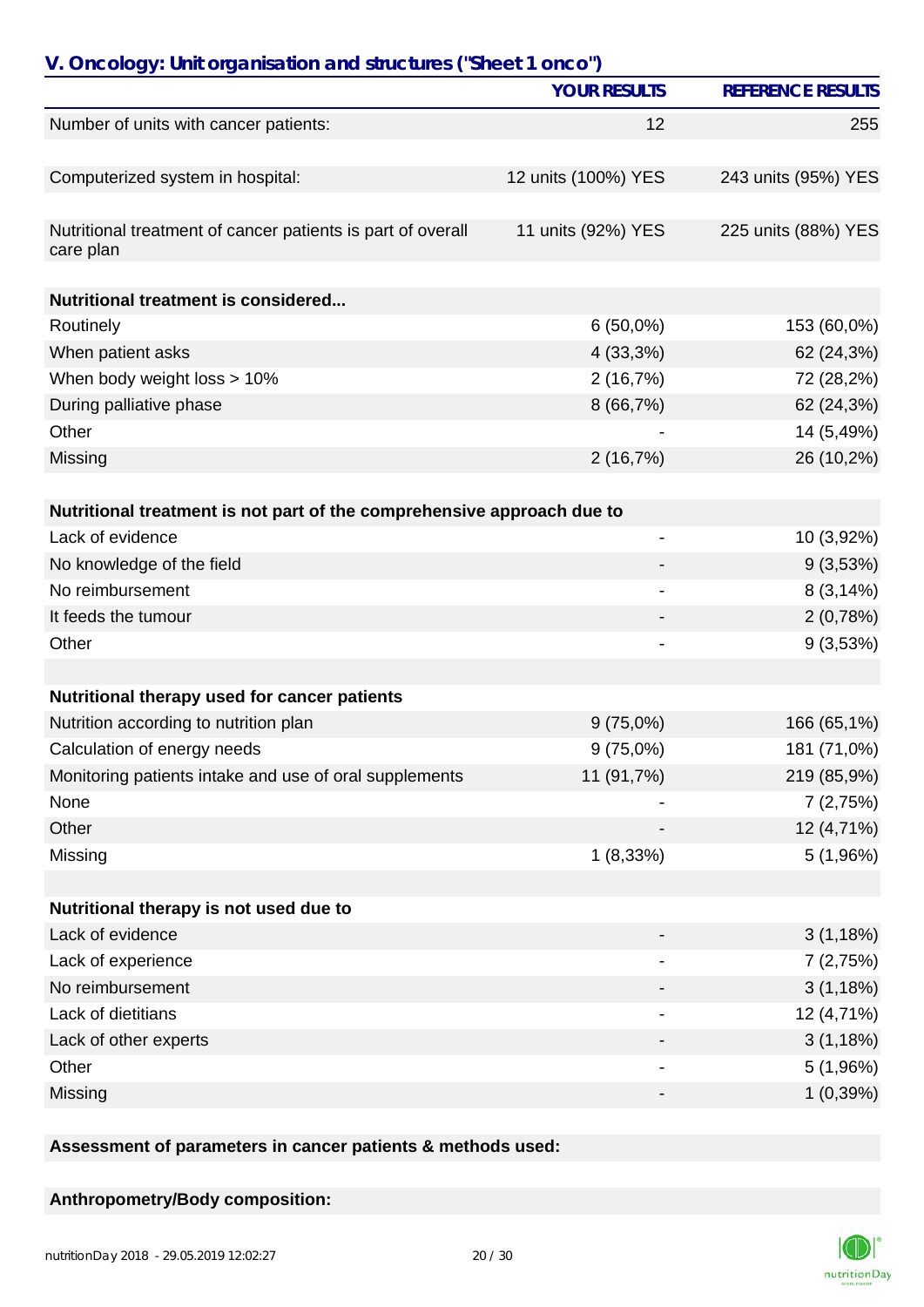| <b>Body weight</b>              |                          |             |
|---------------------------------|--------------------------|-------------|
| Regularly                       | 8 (66,7%)                | 175 (68,6%) |
| At chemotherapy                 |                          | 34 (13,3%)  |
| When necessary                  | 3(25,0%)                 | 36 (14,1%)  |
| Never                           |                          | 4 (1,57%)   |
| Unknown                         |                          | 3(1,18%)    |
| Missing                         | 1(8,33%)                 | 3(1,18%)    |
|                                 |                          |             |
| Anthropometrics (circumference) |                          |             |
| Regularly                       | 1(8,33%)                 | 33 (12,9%)  |
| At chemotherapy                 |                          | 6(2,35%)    |
| When necessary                  | $9(75,0\%)$              | 95 (37,3%)  |
| Never                           | 1(8,33%)                 | 106 (41,6%) |
| Unknown                         |                          | 5(1,96%)    |
| Missing                         | 1(8,33%)                 | 10 (3,92%)  |
|                                 |                          |             |
| <b>BIA</b>                      |                          |             |
| Regularly                       |                          | 8(3,14%)    |
| At chemotherapy                 |                          | 3(1,18%)    |
| When necessary                  | 8 (66,7%)                | 68 (26,7%)  |
| Never                           | 3(25,0%)                 | 156 (61,2%) |
| Unknown                         |                          | 9(3,53%)    |
| Missing                         | 1(8,33%)                 | 11 (4,31%)  |
|                                 |                          |             |
| <b>CT SCAN</b>                  |                          |             |
| Regularly                       |                          | 12 (4,71%)  |
| At chemotherapy                 |                          | 2(0,78%)    |
| When necessary                  | 8(66,7%)                 | 71 (27,8%)  |
| Never                           | 3(25,0%)                 | 149 (58,4%) |
| Unknown                         |                          | 11 (4,31%)  |
| Missing                         | 1(8,33%)                 | 10 (3,92%)  |
|                                 |                          |             |
| <b>DEXA</b>                     |                          |             |
| Regularly                       | $\overline{\phantom{a}}$ | 3(1,18%)    |
| At chemotherapy                 |                          | 2(0,78%)    |
| When necessary                  | 5(41,7%)                 | 44 (17,3%)  |
| Never                           | 4 (33,3%)                | 175 (68,6%) |
| Unknown                         | 2(16,7%)                 | 17 (6,67%)  |
| Missing                         | 1(8,33%)                 | 14 (5,49%)  |
|                                 |                          |             |
| <b>Other (body composition)</b> |                          |             |
| Regularly                       |                          | 5(1,96%)    |
| At chemotherapy                 |                          | 1(0,39%)    |
| When necessary                  | -                        | 34 (13,3%)  |
|                                 |                          |             |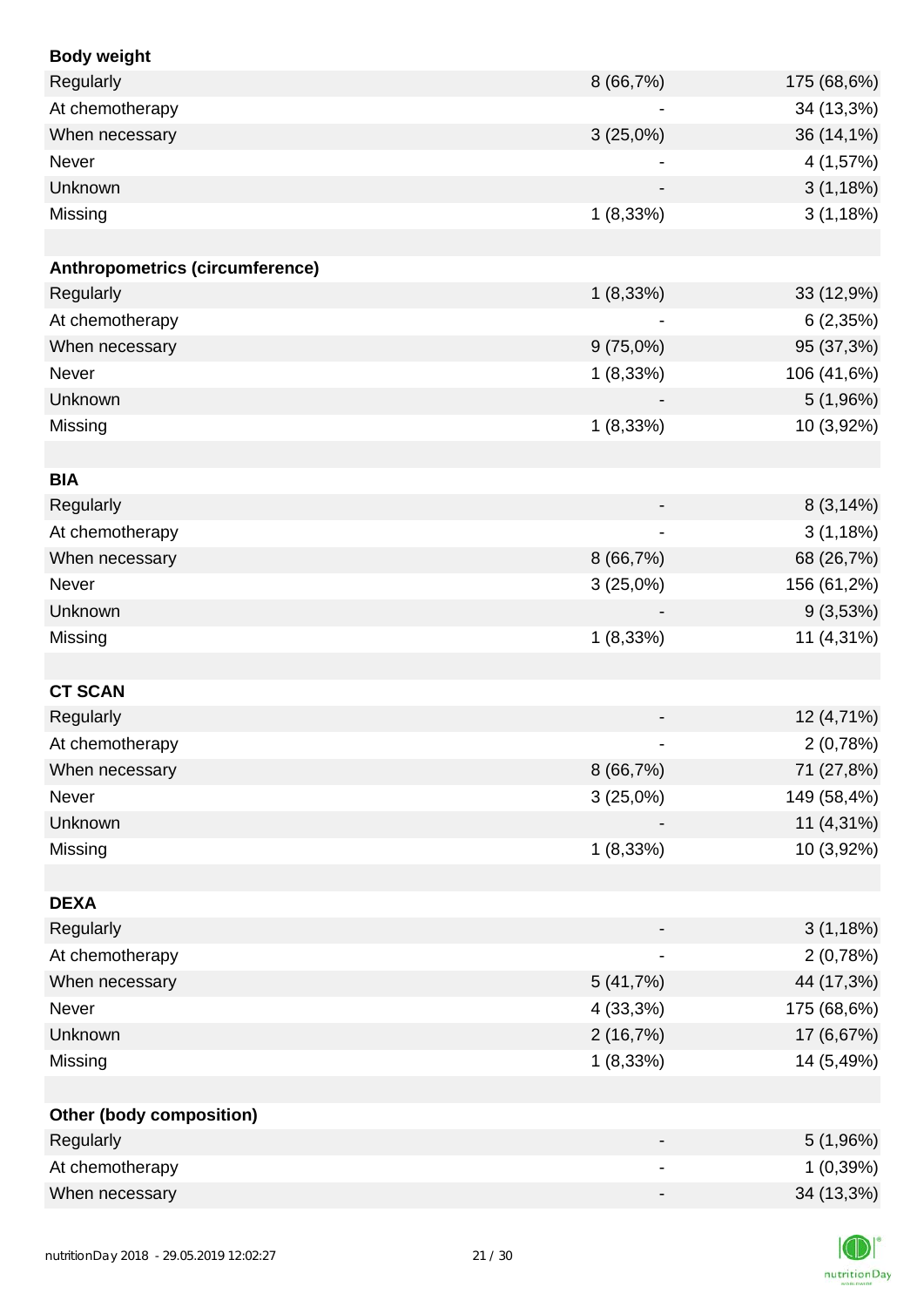| Never                                | 3(25,0%)                 | 84 (32,9%)  |
|--------------------------------------|--------------------------|-------------|
| Unknown                              | $6(50,0\%)$              | 39 (15,3%)  |
| Missing                              | 3(25,0%)                 | 92 (36,1%)  |
|                                      |                          |             |
| <b>Body function:</b>                |                          |             |
| <b>Handgrip</b>                      |                          |             |
| Regularly                            | $\overline{\phantom{a}}$ | 12 (4,71%)  |
| At chemotherapy                      |                          | 6(2,35%)    |
| When necessary                       | 2(16,7%)                 | 77 (30,2%)  |
| Never                                | $9(75,0\%)$              | 136 (53,3%) |
| Unknown                              |                          | 10 (3,92%)  |
| Missing                              | 1(8,33%)                 | 14 (5,49%)  |
|                                      |                          |             |
| 6-minutes walking test               |                          |             |
| Regularly                            | $\overline{\phantom{a}}$ | 7(2,75%)    |
| At chemotherapy                      | $\overline{\phantom{a}}$ | 4 (1,57%)   |
| When necessary                       | $1(8,33\%)$              | 65 (25,5%)  |
| <b>Never</b>                         | 8 (66,7%)                | 149 (58,4%) |
| Unknown                              | 2(16,7%)                 | 12 (4,71%)  |
| Missing                              | $1(8,33\%)$              | 18 (7,06%)  |
|                                      |                          |             |
| Other (body function)                |                          |             |
| Regularly                            | $\overline{\phantom{a}}$ | 11 (4,31%)  |
| At chemotherapy                      |                          | 1(0,39%)    |
| When necessary                       | 2(16,7%)                 | 44 (17,3%)  |
| Never                                | 4 (33,3%)                | 99 (38,8%)  |
| Unknown                              | 3(25,0%)                 | 36 (14,1%)  |
| Missing                              | 3(25,0%)                 | 64 (25,1%)  |
|                                      |                          |             |
| Nutritional requirements, calculated |                          |             |
| Regularly                            | 4 (33,3%)                | 78 (30,6%)  |
| At chemotherapy                      |                          | 1(0,39%)    |
| When necessary                       | 4 (33,3%)                | 127 (49,8%) |
| Never                                |                          | 14 (5,49%)  |
| Unknown                              |                          | 3(1,18%)    |
| Missing                              | 4 (33,3%)                | 32 (12,5%)  |
|                                      |                          |             |
| <b>Nutritional intake:</b>           |                          |             |
| <b>Every meal</b>                    |                          |             |
| Regularly                            | $6(50,0\%)$              | 73 (28,6%)  |
| At chemotherapy                      |                          | 2(0,78%)    |
| When necessary                       | 3(25,0%)                 | 107 (42,0%) |
| Never                                | $1(8,33\%)$              | 26 (10,2%)  |
| Unknown                              | 1(8,33%)                 | 13 (5,10%)  |

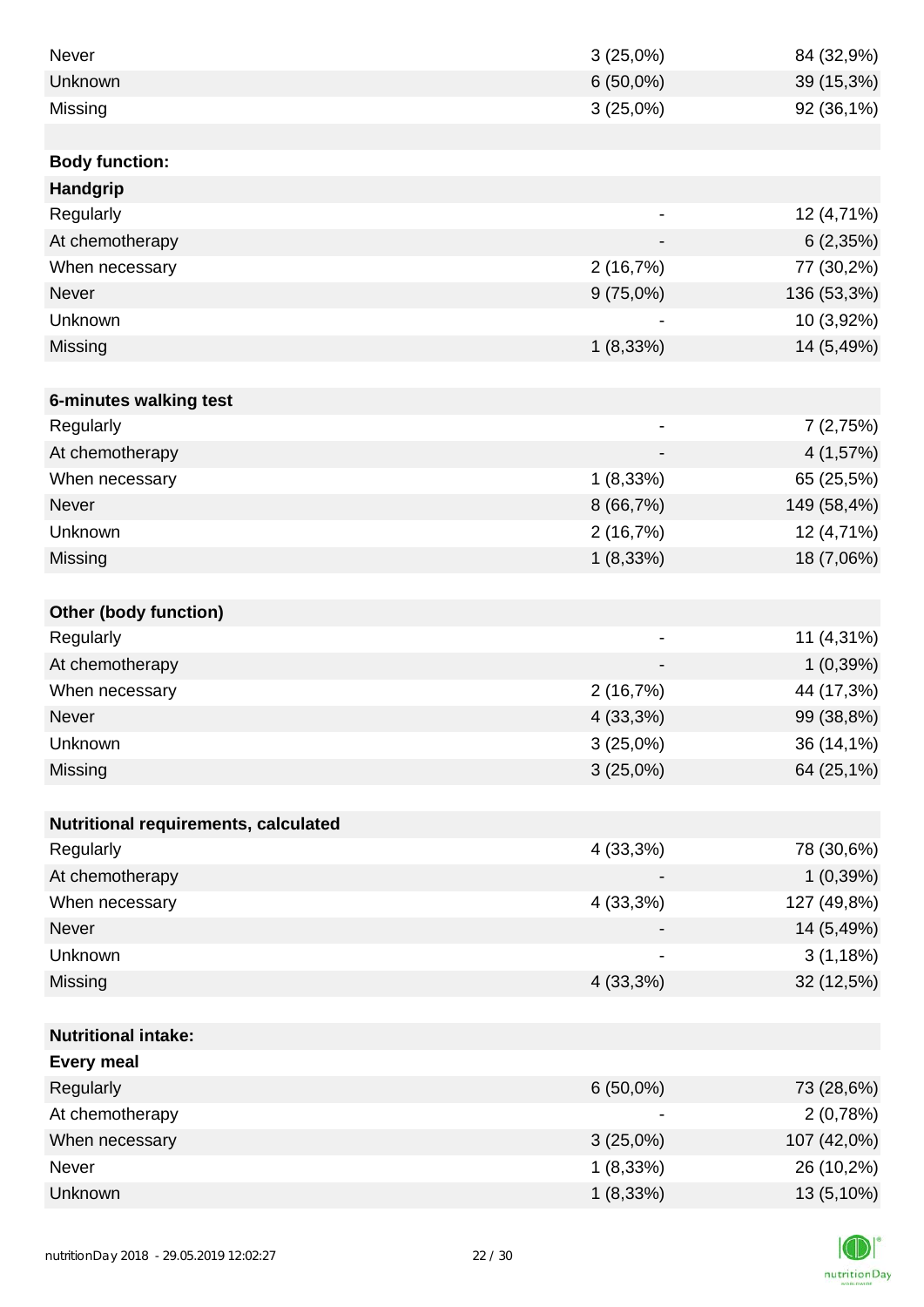| Missing                      | 1(8,33%)                     | 34 (13,3%)  |
|------------------------------|------------------------------|-------------|
|                              |                              |             |
| 1 meal per day               |                              |             |
| Regularly                    | 1(8,33%)                     | 20 (7,84%)  |
| At chemotherapy              |                              | 2(0,78%)    |
| When necessary               | $6(50,0\%)$                  | 82 (32,2%)  |
| Never                        | 2(16,7%)                     | 49 (19,2%)  |
| Unknown                      | 2(16,7%)                     | 17 (6,67%)  |
| Missing                      | 1(8,33%)                     | 85 (33,3%)  |
| 2 meals per day              |                              |             |
| Regularly                    |                              | 20 (7,84%)  |
| At chemotherapy              |                              |             |
| When necessary               | $6(50,0\%)$                  | 80 (31,4%)  |
| Never                        | 2(16,7%)                     | 51 (20,0%)  |
| Unknown                      | 2(16,7%)                     | 16 (6,27%)  |
| Missing                      | 2(16,7%)                     | 88 (34,5%)  |
|                              |                              |             |
| 24h recall                   |                              |             |
| Regularly                    |                              | 53 (20,8%)  |
| At chemotherapy              | $\qquad \qquad \blacksquare$ | 6(2,35%)    |
| When necessary               | 8(66,7%)                     | 89 (34,9%)  |
| Never                        | $3(25,0\%)$                  | 34 (13,3%)  |
| Unknown                      |                              | 14 (5,49%)  |
| Missing                      | 1(8,33%)                     | 59 (23,1%)  |
|                              |                              |             |
| Other (nutritional intake)   |                              |             |
| Regularly                    |                              | 6(2,35%)    |
| At chemotherapy              |                              | 1(0,39%)    |
| When necessary               | $1(8,33\%)$                  | 38 (14,9%)  |
| Never                        | 2(16,7%)                     | 49 (19,2%)  |
| Unknown                      | 5(41,7%)                     | 37 (14,5%)  |
| Missing                      | 4 (33,3%)                    | 124 (48,6%) |
|                              |                              |             |
| Questionnaire completed by   |                              |             |
| <b>Dietitian</b>             | 8(66,7%)                     | 110 (43,1%) |
| <b>Nurse</b>                 | 4 (33,3%)                    | 66 (25,9%)  |
| Physician                    |                              | 59 (23,1%)  |
| <b>Nutritional scientist</b> |                              | 14 (5,49%)  |
| Other                        | -                            | 1(0,39%)    |
| Missing                      | -                            | 5 (1,96%)   |

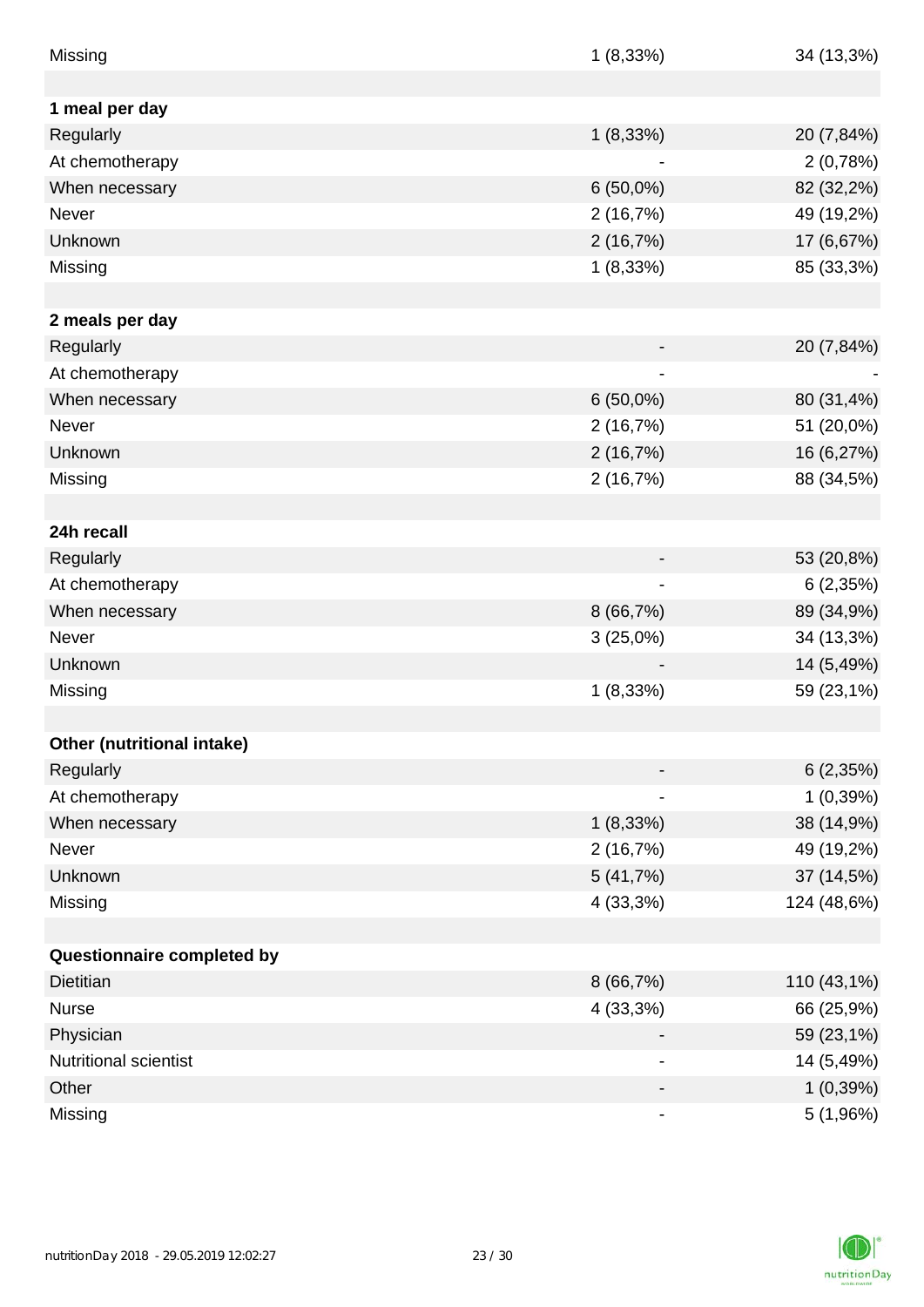| V. Oncology: Cancer patients - Diagnosis & therapy ("Sheet 2 onco") | <b>YOUR RESULTS</b> | <b>REFERENCE RESULTS</b> |
|---------------------------------------------------------------------|---------------------|--------------------------|
|                                                                     |                     |                          |
| Number of patients completing Sheet 2_onco:                         | 138                 | 2506                     |
| Demographic data:                                                   |                     |                          |
| Age (years)                                                         | 71 [24-91]          | 65 [18-96]               |
| Female gender                                                       | 65 (47,1%)          | 1093 (43,6%)             |
| Weight (kg)                                                         | $53,8 \pm 12,7$     | $66,5 \pm 17,5$          |
| Height (cm)                                                         | $158,8 \pm 10,1$    | $166,0 \pm 10,1$         |
| BMI (kg/m2)                                                         | $21,2 \pm 4,3$      | $24,0 \pm 5,0$           |
|                                                                     |                     |                          |
| Outpatient (o)/Ward (w)                                             |                     |                          |
| Outpatient(o)                                                       |                     | 142 (5,67%)              |
| Ward (w)                                                            | 138 (100%)          | 2340 (93,4%)             |
| Missing                                                             |                     | 24 (0,96%)               |
| <b>Goal of Therapy</b>                                              |                     |                          |
| Curative                                                            | 71 (51,4%)          | 1449 (57,8%)             |
| Palliative                                                          | 48 (34,8%)          | 849 (33,9%)              |
| Terminal                                                            | $8(5,80\%)$         | 122 (4,87%)              |
| Missing                                                             | 11 (7,97%)          | 86 (3,43%)               |
|                                                                     |                     |                          |
| <b>Reason for admission</b>                                         |                     |                          |
| Clinical diagnostics                                                | 14 (10,1%)          | 295 (11,8%)              |
| Therapy                                                             | 85 (61,6%)          | 1236 (49,3%)             |
| Surgery related                                                     | 30 (21,7%)          | 492 (19,6%)              |
| <b>Treatment complications</b>                                      | 6(4,35%)            | 267 (10,7%)              |
| Poor health status                                                  | 14 (10,1%)          | 334 (13,3%)              |
| Independent care difficult                                          | 3(2,17%)            | 22 (0,88%)               |
| Missing                                                             |                     |                          |
|                                                                     |                     |                          |
| <b>Present cancer diagnosis</b>                                     |                     |                          |
| <b>Breast</b>                                                       | 13 (9,42%)          | 162 (6,46%)              |
| Colon, rectum                                                       | 31 (22,5%)          | 417 (16,6%)              |
| Prostate                                                            | 6(4,35%)            | 65 (2,59%)               |
| Lung                                                                | 13 (9,42%)          | 237 (9,46%)              |
| <b>Skin</b>                                                         | 2(1,45%)            | 19 (0,76%)               |
| Kidney/bladder                                                      | 6(4,35%)            | 94 (3,75%)               |
| Gastric/oesophageal                                                 | 33 (23,9%)          | 291 (11,6%)              |
| Pancreas                                                            | 14 (10,1%)          | 123 (4,91%)              |
| Lymphoma                                                            | $8(5,80\%)$         | 246 (9,82%)              |
| Ears nose throat (ENT)                                              | 1(0,72%)            | 109 (4,35%)              |
| Leukaemia                                                           | 1(0,72%)            | 205 (8,18%)              |
| Genital tract                                                       | 4 (2,90%)           | 107 (4,27%)              |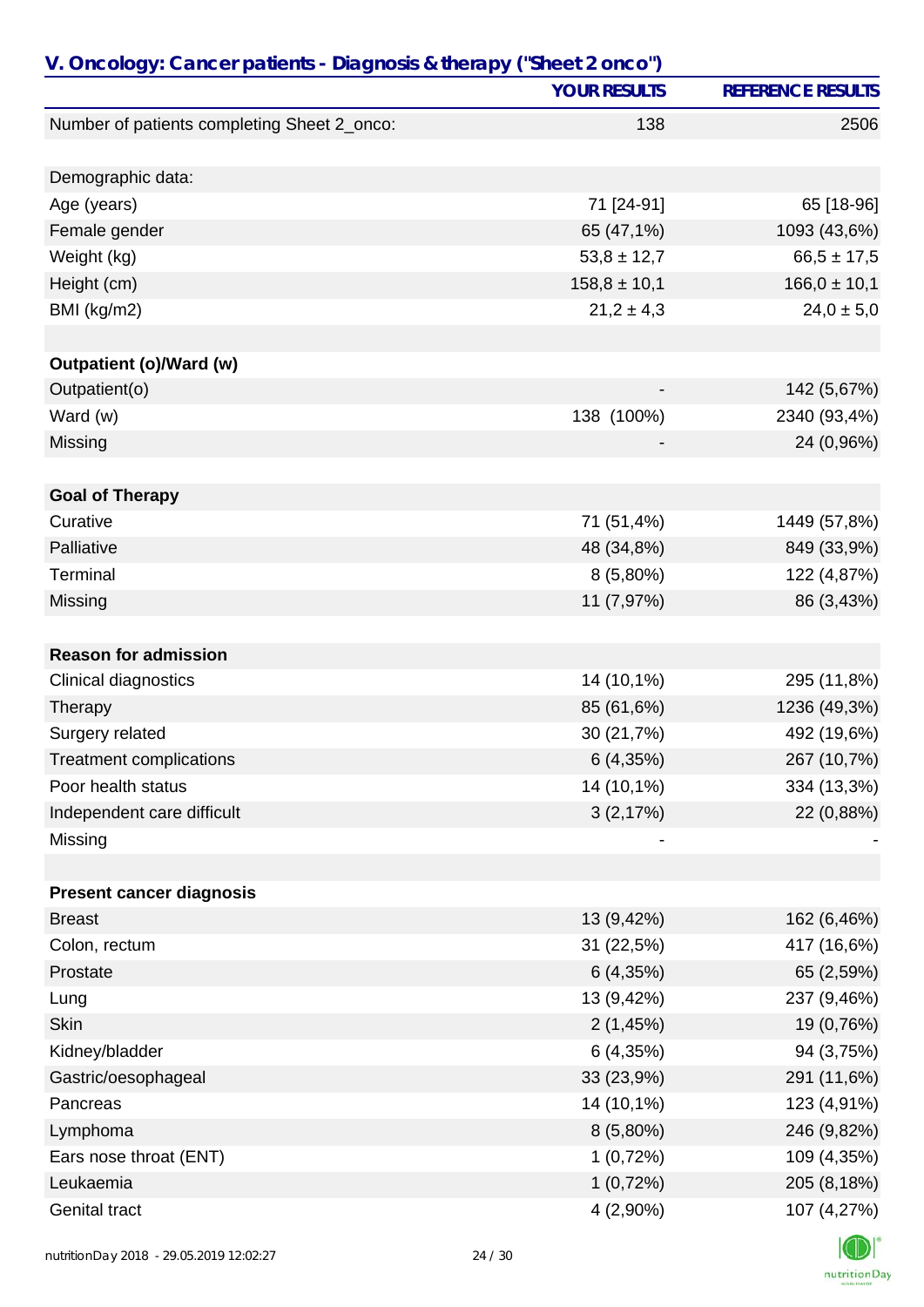| Liver                          | 15 (10,9%)  | 189 (7,54%) |
|--------------------------------|-------------|-------------|
| Sarcoma                        | 2(1,45%)    | 27 (1,08%)  |
| <b>Brain</b>                   | 2(1,45%)    | 37 (1,48%)  |
| <b>Testicular</b>              | 1(0,72%)    | 9(0,36%)    |
| Other                          | 12 (8,70%)  | 229 (9,14%) |
| Missing                        | 1(0,72%)    | 51 (2,04%)  |
|                                |             |             |
| <b>Time since diagnosis</b>    |             |             |
| 0-2 months                     | 44 (31,9%)  | 811 (32,4%) |
| 3-5 months                     | 18 (13,0%)  | 426 (17,0%) |
| 6-12 months                    | 15 (10,9%)  | 398 (15,9%) |
| 1-2 years                      | 20 (14,5%)  | 333 (13,3%) |
| 2-4 years                      | 19 (13,8%)  | 214 (8,54%) |
| > 4 years                      | 22 (15,9%)  | 208 (8,30%) |
| Missing                        |             | 86 (3,43%)  |
|                                |             |             |
| <b>Cancer staging</b>          |             |             |
| 0=Carcinoma in situ            | 7(5,07%)    | 103 (4,11%) |
| I=Localized                    | 29 (21,0%)  | 503 (20,1%) |
| II=Early locally advanced      | 12 (8,70%)  | 487 (19,4%) |
| III=Late locally advanced      | 33 (23,9%)  | 370 (14,8%) |
| IV=Metastasised                | 40 (29,0%)  | 704 (28,1%) |
| Missing                        | 17 (12,3%)  | 339 (13,5%) |
|                                |             |             |
| Time since first therapy start |             |             |
| No therapy                     | 13 (9,42%)  | 238 (9,50%) |
| Tumour staging/diagnosis       | 11 (7,97%)  | 221 (8,82%) |
| 0-2 months                     | 35 (25,4%)  | 747 (29,8%) |
| 3-5 months                     | $8(5,80\%)$ | 342 (13,6%) |
| 6-12 months                    | 15 (10,9%)  | 360 (14,4%) |
| 1-2 years                      | 17 (12,3%)  | 265 (10,6%) |
| 2-4 years                      | 16 (11,6%)  | 166 (6,62%) |
| > 4 years                      | 25 (18,1%)  | 191 (7,62%) |
| Missing                        | 1(0,72%)    | 69 (2,75%)  |
|                                |             |             |
| <b>Therapy situation</b>       |             |             |
| Diagnosis                      | 15 (10,9%)  | 248 (9,90%) |
| Chemotherapy 1st line          | 28 (20,3%)  | 541 (21,6%) |
| Chemotherapy > 1st line        | 14 (10,1%)  | 420 (16,8%) |
| Radiotherapy                   | 13 (9,42%)  | 229 (9,14%) |
| Target therapy                 | 1(0,72%)    | 77 (3,07%)  |
| Hormone therapy                | 3(2,17%)    | 22 (0,88%)  |
| Palliative                     | 12 (8,70%)  | 249 (9,94%) |
| Surgery                        | 60 (43,5%)  | 681 (27,2%) |

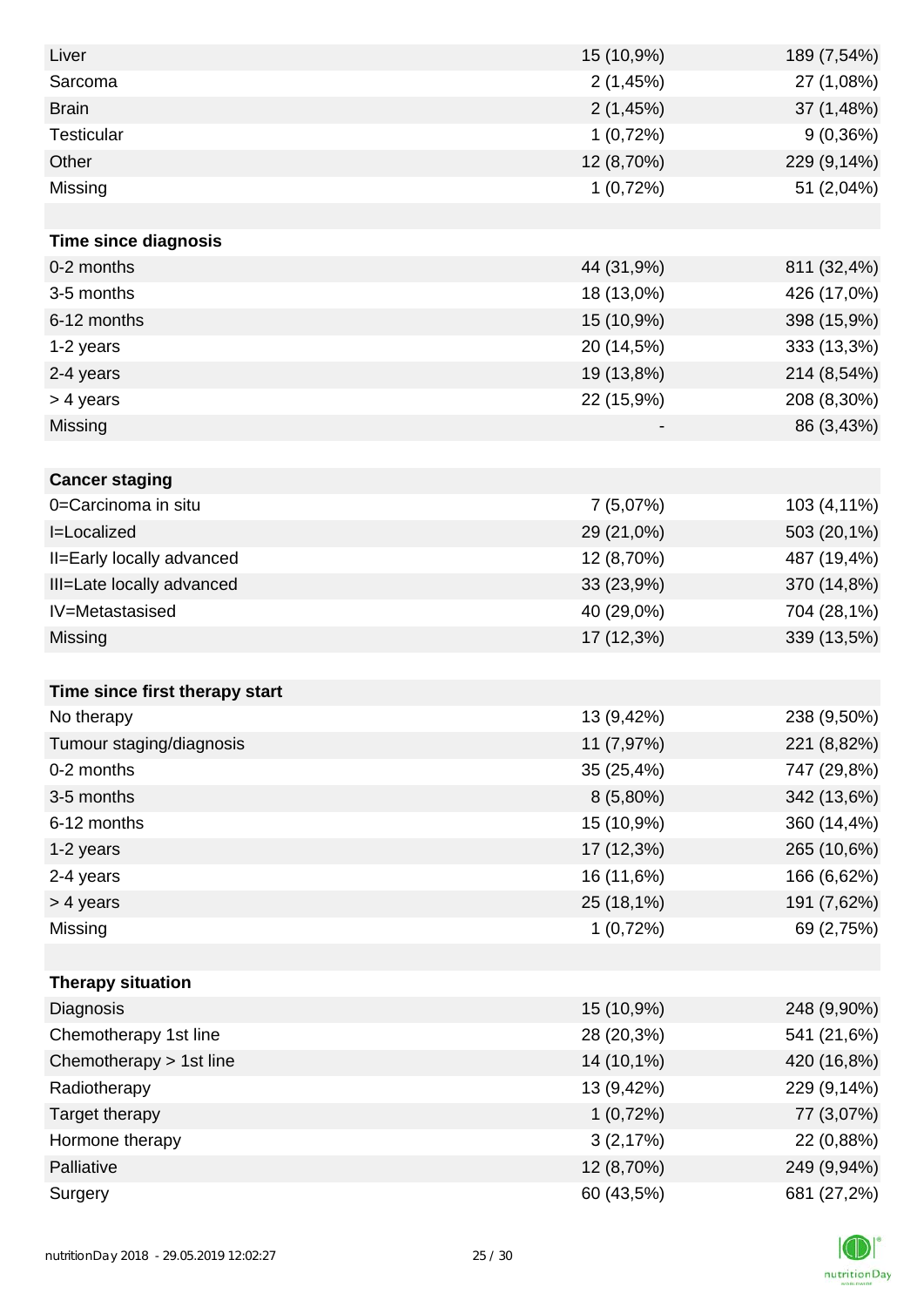| Cancer related complications                                                             | 9(6,52%)    | 187 (7,46%)  |
|------------------------------------------------------------------------------------------|-------------|--------------|
| Therapy related complications                                                            | 3(2,17%)    | 101 (4,03%)  |
| Missing                                                                                  | 2(1,45%)    | 71 (2,83%)   |
|                                                                                          |             |              |
| <b>Infections</b>                                                                        |             |              |
| None                                                                                     | 119 (86,2%) | 1857 (74,1%) |
| Local                                                                                    | 13 (9,42%)  | 352 (14,0%)  |
| General                                                                                  | $4(2,90\%)$ | 215 (8,58%)  |
| Missing                                                                                  | 2(1,45%)    | 82 (3,27%)   |
|                                                                                          |             |              |
| <b>Nutrition Treatment</b>                                                               |             |              |
| No special diet                                                                          | 82 (59,4%)  | 1058 (42,2%) |
| Individualized diet plan                                                                 | 12 (8,70%)  | 709 (28,3%)  |
| Energy rich/protein rich ONS                                                             | 10 (7,25%)  | 443 (17,7%)  |
| Enteral nutrition (via NGT/PEG)                                                          | 3(2,17%)    | 131 (5,23%)  |
| Parenteral nutrition                                                                     | 31 (22,5%)  | 279 (11,1%)  |
| ONS enriched with special nutrients                                                      |             | 72 (2,87%)   |
| Special nutrients (EPA, branched chained amino acids,<br>glutamine, arginine, carnitine) | -           | 39 (1,56%)   |
| Personal preferences                                                                     | 10 (7,25%)  | 208 (8,30%)  |
| Counselling                                                                              | $4(2,90\%)$ | 237 (9,46%)  |
| Other                                                                                    | 2(1,45%)    | 129 (5,15%)  |
| Missing                                                                                  |             |              |

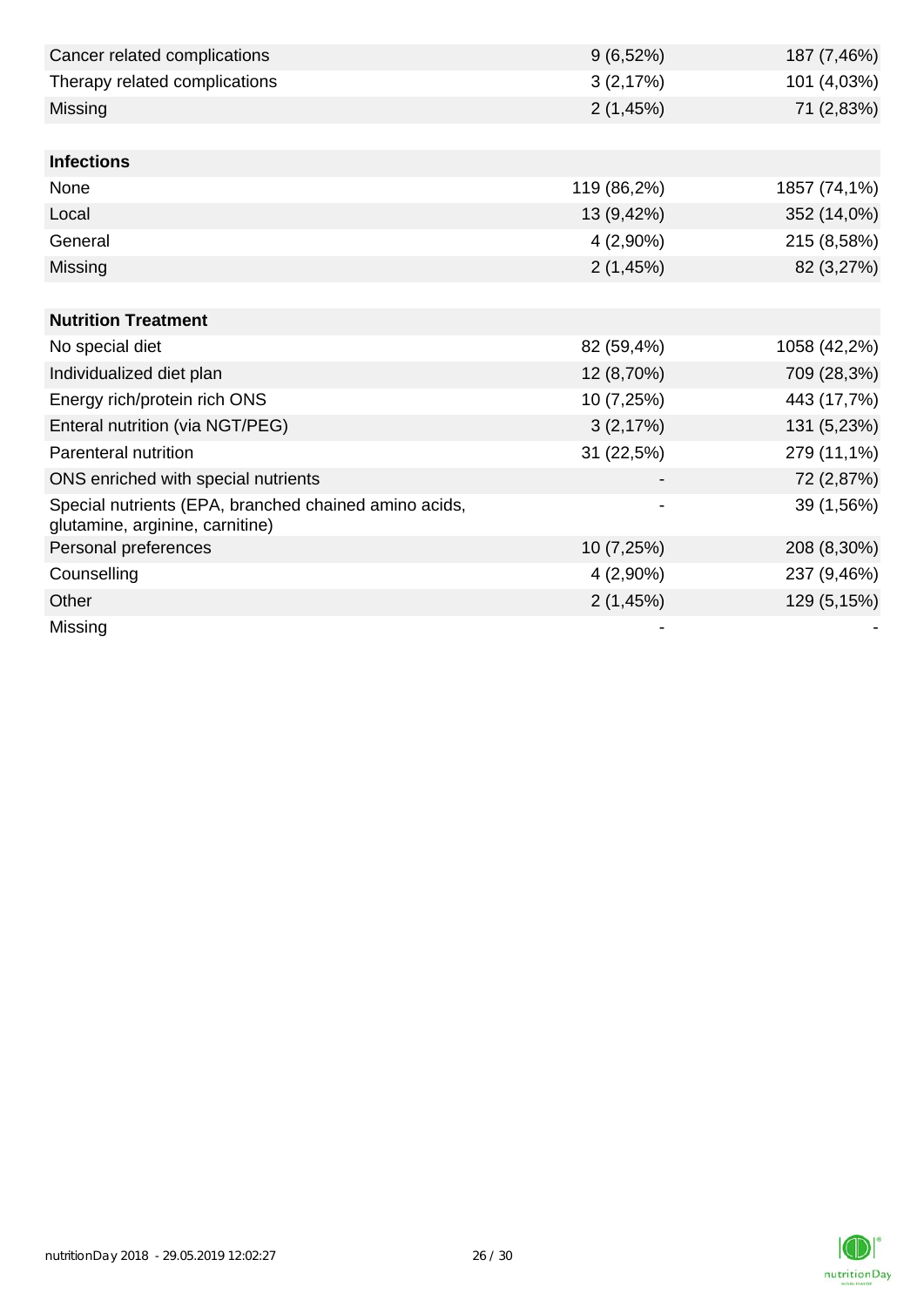| V. Oncology: Cancer patients - Appetite, food intake & quality of life ("Sheet 3 onco") |                     |                          |
|-----------------------------------------------------------------------------------------|---------------------|--------------------------|
|                                                                                         | <b>YOUR RESULTS</b> | <b>REFERENCE RESULTS</b> |
| Number of patients completing Sheet 3_onco:                                             | 137                 | 2484                     |
|                                                                                         |                     |                          |
| Body weight prior to becoming ill                                                       | 58 [36-118]         | 70 [22-180]              |
|                                                                                         |                     |                          |
| Actual body weight                                                                      | 52 [32-95]          | 64 [21-175]              |
|                                                                                         |                     |                          |
| Change in weight was                                                                    |                     |                          |
| Intentional                                                                             | 4 (2,90%)           | 99 (3,95%)               |
| Unintentional                                                                           | 107 (77,5%)         | 1609 (64,2%)             |
| Weight is stable                                                                        | 10 (7,25%)          | 389 (15,5%)              |
| Missing                                                                                 | 1(0,72%)            | 84 (3,35%)               |
|                                                                                         |                     |                          |
| During the last week                                                                    |                     |                          |
| Patients who have had pain:                                                             |                     |                          |
| Not at all                                                                              | 49 (35,5%)          | 828 (33,0%)              |
| A little                                                                                | 53 (38,4%)          | 711 (28,4%)              |
| Quite a bit                                                                             | 22 (15,9%)          | 469 (18,7%)              |
| Very much                                                                               | 5(3,62%)            | 265 (10,6%)              |
| Missing                                                                                 | 9(6,52%)            | 198 (7,90%)              |
|                                                                                         |                     |                          |
| Patients who needed a rest:                                                             |                     |                          |
| Not at all                                                                              | 38 (27,5%)          | 560 (22,3%)              |
| A little                                                                                | 55 (39,9%)          | 694 (27,7%)              |
| Quite a bit                                                                             | 22 (15,9%)          | 606 (24,2%)              |
| Very much                                                                               | 11 (7,97%)          | 394 (15,7%)              |
| Missing                                                                                 | 12 (8,70%)          | 212 (8,46%)              |
|                                                                                         |                     |                          |
| Patients who felt weak:                                                                 |                     |                          |
| Not at all                                                                              | 21 (15,2%)          | 543 (21,7%)              |
| A little                                                                                | 57 (41,3%)          | 715 (28,5%)              |
| Quite a bit                                                                             | 32 (23,2%)          | 605 (24,1%)              |
| Very much                                                                               | 17 (12,3%)          | 407 (16,2%)              |
| Missing                                                                                 | 10 (7,25%)          | 203 (8,10%)              |
|                                                                                         |                     |                          |
| Patients who felt depressed:                                                            |                     |                          |
| Not at all                                                                              | 38 (27,5%)          | 900 (35,9%)              |
| A little                                                                                | 61 (44,2%)          | 776 (31,0%)              |
| Quite a bit                                                                             | 26 (18,8%)          | 359 (14,3%)              |
| Very much                                                                               | 4 (2,90%)           | 208 (8,30%)              |
| Missing                                                                                 | 9(6,52%)            | 207 (8,26%)              |

### **Patients who were tired:**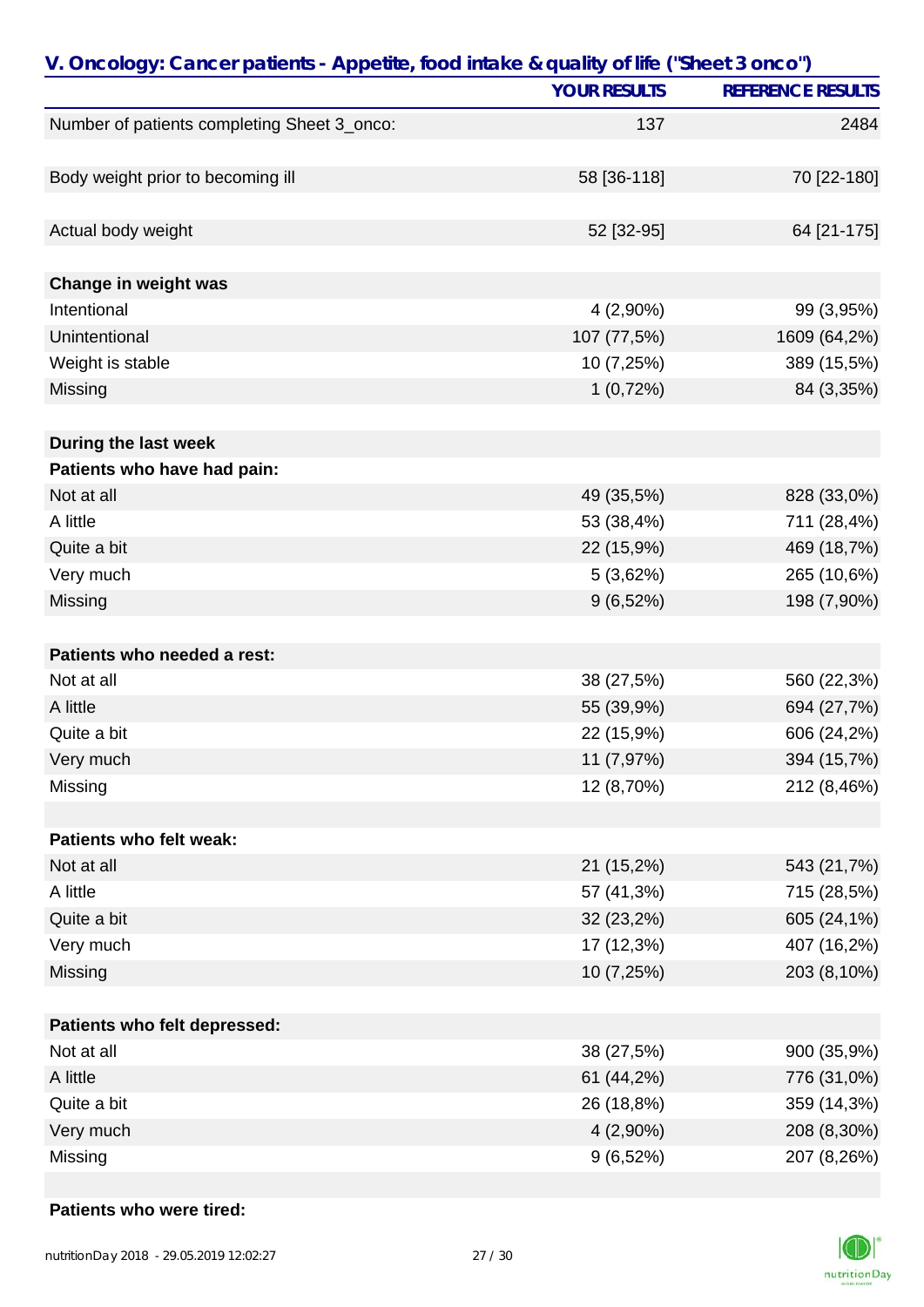| Not at all                                                  | 34 (24,6%)  | 558 (22,3%)  |
|-------------------------------------------------------------|-------------|--------------|
| A little                                                    | 58 (42,0%)  | 769 (30,7%)  |
| Quite a bit                                                 | 30 (21,7%)  | 563 (22,5%)  |
| Very much                                                   | 6(4,35%)    | 376 (15,0%)  |
| Missing                                                     | 9(6,52%)    | 204 (8,14%)  |
|                                                             |             |              |
| Patients whose pain interfered with their daily activities: |             |              |
| Not at all                                                  | 58 (42,0%)  | 953 (38,0%)  |
| A little                                                    | 39 (28,3%)  | 567 (22,6%)  |
| Quite a bit                                                 | 24 (17,4%)  | 418 (16,7%)  |
| Very much                                                   | 7 (5,07%)   | 300 (12,0%)  |
| Missing                                                     | 9(6,52%)    | 221 (8,82%)  |
|                                                             |             |              |
| Patients who lacked appetite:                               |             |              |
| Not at all                                                  | 54 (39,1%)  | 881 (35,2%)  |
| A little                                                    | 45 (32,6%)  | 617 (24,6%)  |
| Quite a bit                                                 | 16 (11,6%)  | 431 (17,2%)  |
| Very much                                                   | 12 (8,70%)  | 322 (12,8%)  |
| Missing                                                     | 10 (7,25%)  | 218 (8,70%)  |
|                                                             |             |              |
| <b>Just now</b>                                             |             |              |
| Patients who have pain:                                     |             |              |
| Not at all                                                  | 48 (34,8%)  | 993 (39,6%)  |
| A little                                                    | 64 (46,4%)  | 814 (32,5%)  |
| Quite a bit                                                 | 15 (10,9%)  | 359 (14,3%)  |
| Very much                                                   | 1(0,72%)    | 106 (4,23%)  |
| Missing                                                     | 9(6,52%)    | 205 (8,18%)  |
|                                                             |             |              |
| Patients who need a rest:                                   |             |              |
| Not at all                                                  | 40 (29,0%)  | 513 (20,5%)  |
| A little                                                    | 57 (41,3%)  | 832 (33,2%)  |
| Quite a bit                                                 | 23 (16,7%)  | 605 (24,1%)  |
| Very much                                                   | $9(6,52\%)$ | 307 (12,3%)  |
| Missing                                                     | 9(6,52%)    | 210 (8,38%)  |
|                                                             |             |              |
| Patients who feel weak:                                     |             |              |
| Not at all                                                  | 21 (15,2%)  | 562 (22,4%)  |
| A little                                                    | 56 (40,6%)  | 807 (32,2%)  |
| Quite a bit                                                 | 34 (24,6%)  | 594 (23,7%)  |
| Very much                                                   | 17 (12,3%)  | 296 (11,8%)  |
| Missing                                                     | 9(6,52%)    | 210 (8,38%)  |
|                                                             |             |              |
| Patients who are depressed:                                 |             |              |
| Not at all                                                  | 45 (32,6%)  | 1027 (41,0%) |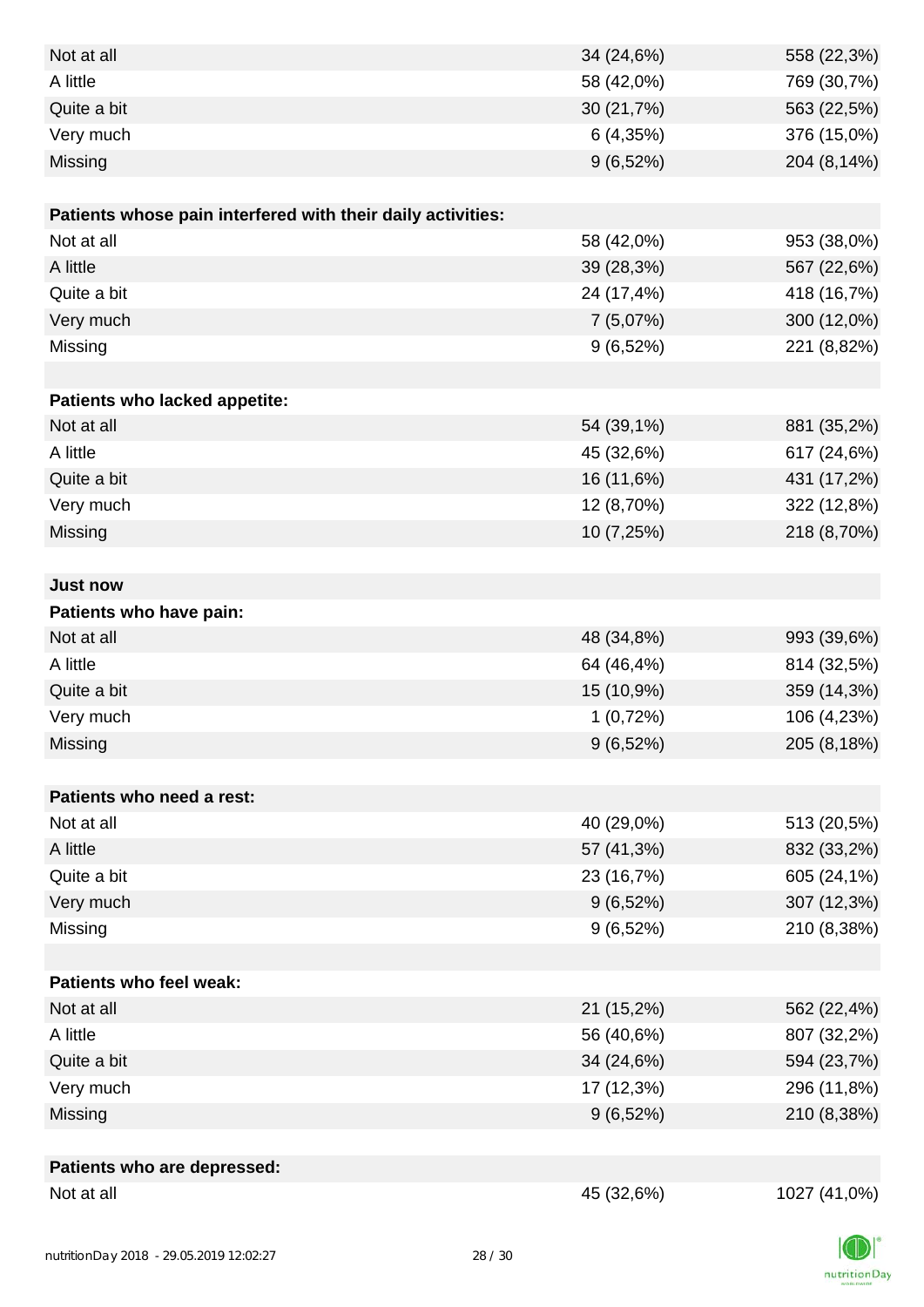| A little                                                    | 56 (40,6%)  | 763 (30,4%) |
|-------------------------------------------------------------|-------------|-------------|
| Quite a bit                                                 | 23 (16,7%)  | 321 (12,8%) |
| Very much                                                   | 5(3,62%)    | 140 (5,59%) |
| Missing                                                     | 9(6,52%)    | 209 (8,34%) |
|                                                             |             |             |
| Patients who are tired:                                     |             |             |
| Not at all                                                  | 36 (26,1%)  | 606 (24,2%) |
| A little                                                    | 62 (44,9%)  | 871 (34,8%) |
| Quite a bit                                                 | 24 (17,4%)  | 496 (19,8%) |
| Very much                                                   | 6(4,35%)    | 280 (11,2%) |
| Missing                                                     | 10 (7,25%)  | 215 (8,58%) |
|                                                             |             |             |
| Patients whose pain interferes with their daily activities: |             |             |
| Not at all                                                  | 59 (42,8%)  | 961 (38,3%) |
| A little                                                    | 44 (31,9%)  | 631 (25,2%) |
| Quite a bit                                                 | 18 (13,0%)  | 418 (16,7%) |
| Very much                                                   | 6(4,35%)    | 233 (9,30%) |
| Missing                                                     | 10 (7,25%)  | 221 (8,82%) |
|                                                             |             |             |
| Patients who lack appetite:                                 |             |             |
| Not at all                                                  | 55 (39,9%)  | 907 (36,2%) |
| A little                                                    | 50 (36,2%)  | 637 (25,4%) |
| Quite a bit                                                 | 15 (10,9%)  | 430 (17,2%) |
| Very much                                                   | 9(6,52%)    | 278 (11,1%) |
| Missing                                                     | 9(6,52%)    | 217 (8,66%) |
|                                                             |             |             |
| Reasons for change in appetite/food intake                  |             |             |
| Nausea/Vomiting                                             | 10 (7,25%)  | 434 (17,3%) |
| Inflammation in mouth                                       | 5(3,62%)    | 145 (5,79%) |
| Pain                                                        | 16 (11,6%)  | 332 (13,2%) |
| Constipation                                                | 22 (15,9%)  | 197 (7,86%) |
| Diarrhea                                                    | 10 (7,25%)  | 129 (5,15%) |
| Change in taste/smell                                       | 14 (10,1%)  | 326 (13,0%) |
| Early satiation/Loss of appetite                            | 30 (21,7%)  | 604 (24,1%) |
| Other                                                       | 12 (8,70%)  | 427 (17,0%) |
| Missing                                                     | 7 (5,07%)   | 93 (3,71%)  |
|                                                             |             |             |
| Maximum activity performed by patients                      |             |             |
| Able to do sports                                           | $8(5,80\%)$ | 96 (3,83%)  |
| Fully active                                                | 20 (14,5%)  | 356 (14,2%) |
| Able to carry out light activities                          | 11 (7,97%)  | 508 (20,3%) |
| Able to carry out self care                                 | 51 (37,0%)  | 623 (24,9%) |
| Able to carry out limited self care                         | 32 (23,2%)  | 371 (14,8%) |
| Confined to bed or chair                                    | 5(3,62%)    | 333 (13,3%) |